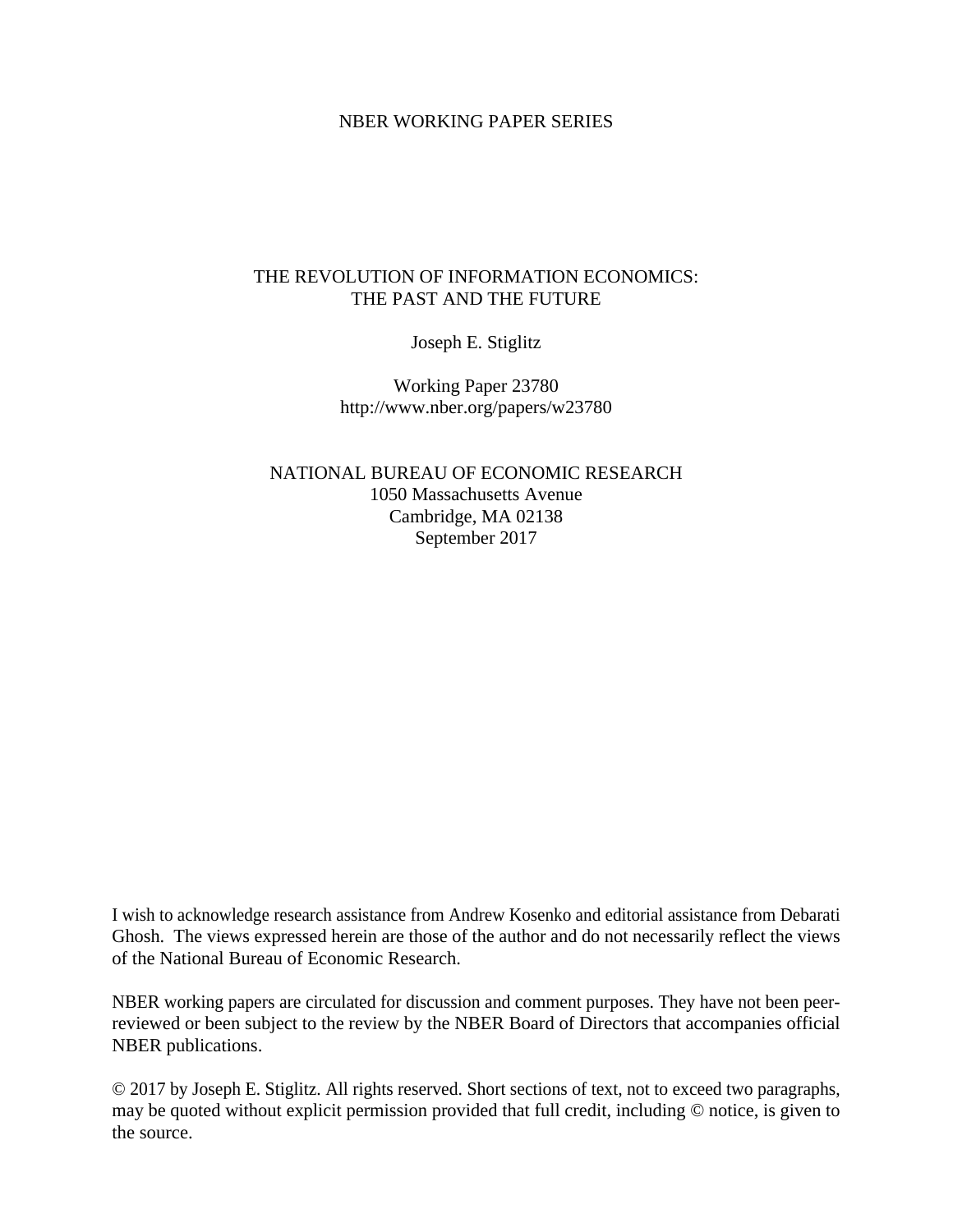The Revolution of Information Economics: The Past and the Future Joseph E. Stiglitz NBER Working Paper No. 23780 September 2017 JEL No. B21,D82,D83

## **ABSTRACT**

The economics of information has constituted a revolution in economics, providing explanations of phenomena that previously had been unexplained and upsetting longstanding presumptions, including that of market efficiency, with profound implications for economic policy. Information failures are associated with numerous other market failures, including incomplete risk markets, imperfect capital markets, and imperfections in competition, enhancing opportunities for rent seeking and exploitation. This paper puts into perspective nearly a half century of research, including recent advances in understanding the implications of imperfect information for financial market regulation, macro-stability, inequality, and public and corporate governance; and in recognizing the endogeneity of information imperfections. It explores the consequences of recent advances in technology and the policy challenges and opportunities they present for competition policy and policies regarding privacy and transparency.

The paper notes the role that information economics played in stimulating other advances in economics, including contract theory and behavioral economics. It reinvigorated institutional economics, showing how institutions mattered, in some cases explaining institutional features that could not be well-understood in the conventional paradigm, and in others showing how institutional responses to market failures might or might not be welfare enhancing.

The paper argues that the new paradigm provides a markedly different, and better, lens for looking at the economy than the older perfect markets competitive paradigm.

Joseph E. Stiglitz Uris Hall, Columbia University 3022 Broadway, Room 212 New York, NY 10027 and NBER jes322@columbia.edu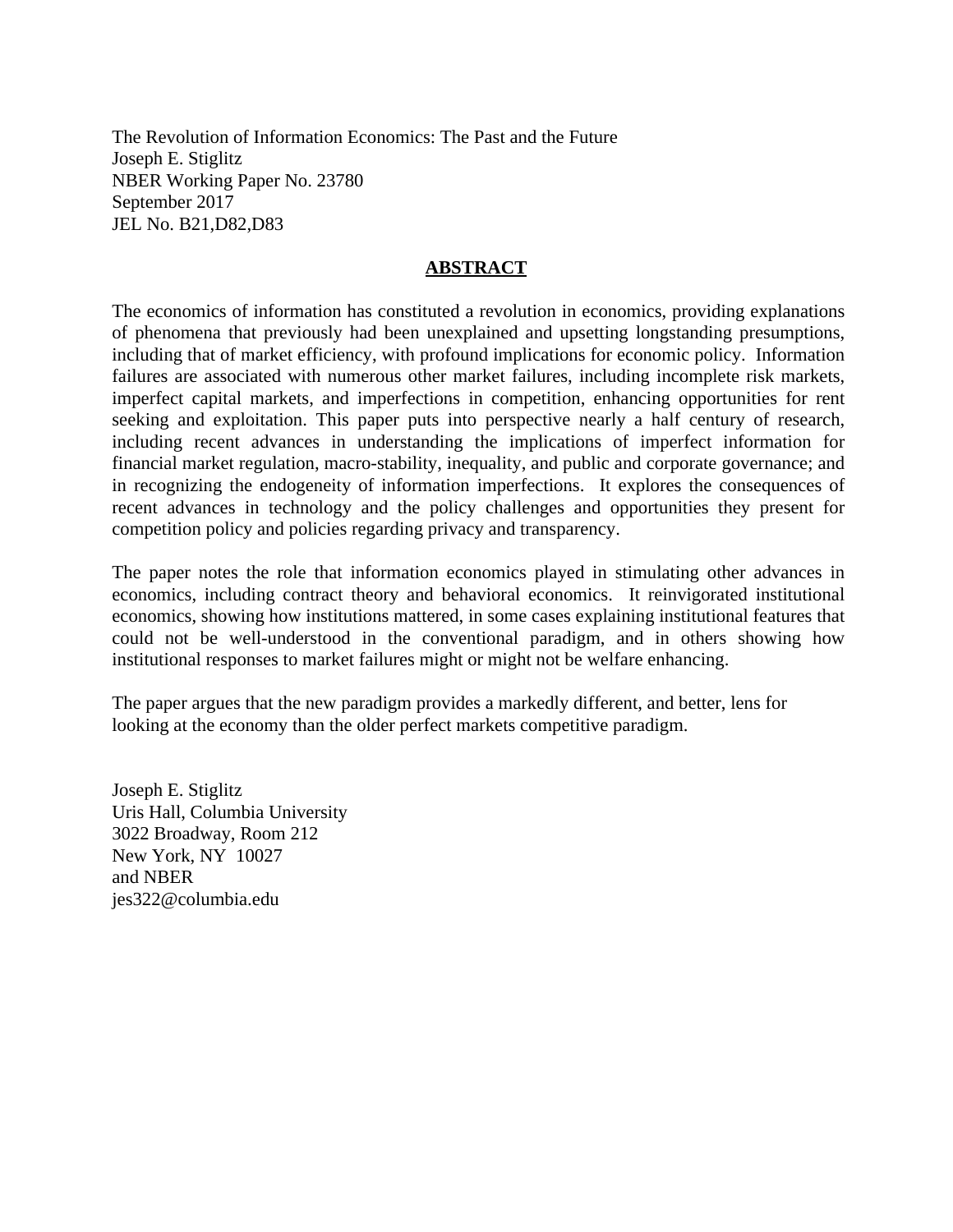#### *Introductory remarks and main messages*

The economics of information has constituted a revolution in economics, upsetting longstanding presumptions, including the presumption of market efficiency, with profound implications for economic policy. The central models of information economics, developed almost a half century ago but greatly elaborated upon in the intervening years have proven remarkably robust. At the same time, these advances in the economics of information have shown the lack of robustness of the standard competitive paradigm. The models have provided a deeper understanding of other ways in which actual markets differ from the perfect markets paradigm. The imperfections of competition and the absence of risk markets with which they are marked matter a great deal.

Early work in the economics of information suggested too that it would help us understand better the role of institutions and the form that institutions take; work since then has confirmed the promise. So too, the economics of information has provided new intellectual underpinnings to branches of the subject which seemed devoid of a theoretical framework, such as accounting, finance, and corporate governance, and has helped us understand better why work in these sub-fields is so important.

Elaborations of the early models and the adaptation of these models to different market contexts have occupied much of the economics professions attention in the decades since the first models were presented.

Not surprisingly, the policies derived from the new paradigm are often markedly different from those derived on the basis of the standard model. Most importantly, as we emphasize below, there is no presumption that markets are efficient; quite the contrary, the presumption is that markets are not efficient. And in those sectors where information and its imperfections play a particularly important role, there is an even greater presumption of the need for public policy. The financial sector is, above all else, about gathering and processing information, on the basis of which capital resources can be efficiently allocated. Information is *central*. And that is at least part of the reason that financial sector regulation is so important.

Markets where information is imperfect are also typically far from perfectly competitive (as that concept is understood, say, in the models of Arrow and Debreu).<sup>1</sup> In markets with some, but imperfect competition, firms strive to increase their market power and to increase the extraction of rents from existing market power, giving rise to widespread distortions. In such circumstances, institutions and the rules of the game matter. Public policy is critical in setting the rules of the game. Distributive effects of alternative rules may outweigh any efficiency gains. Undoing the adverse distributive effects created by these market imperfections may be very costly, again, largely because of information imperfections.<sup>2</sup>

l

 $1$  The market failures referred to in the previous paragraph arise even when firms and households are price takers. We are now describing an important second set of market failures typically arising in markets with imperfect information.

<sup>&</sup>lt;sup>2</sup> In standard economics, the second welfare theorem explains how any Pareto efficient allocation can be achieved simply through the redistribution of initial endowments. When there is imperfect information, the second welfare theorem is in general not true. For an exposition, see Stiglitz (1994).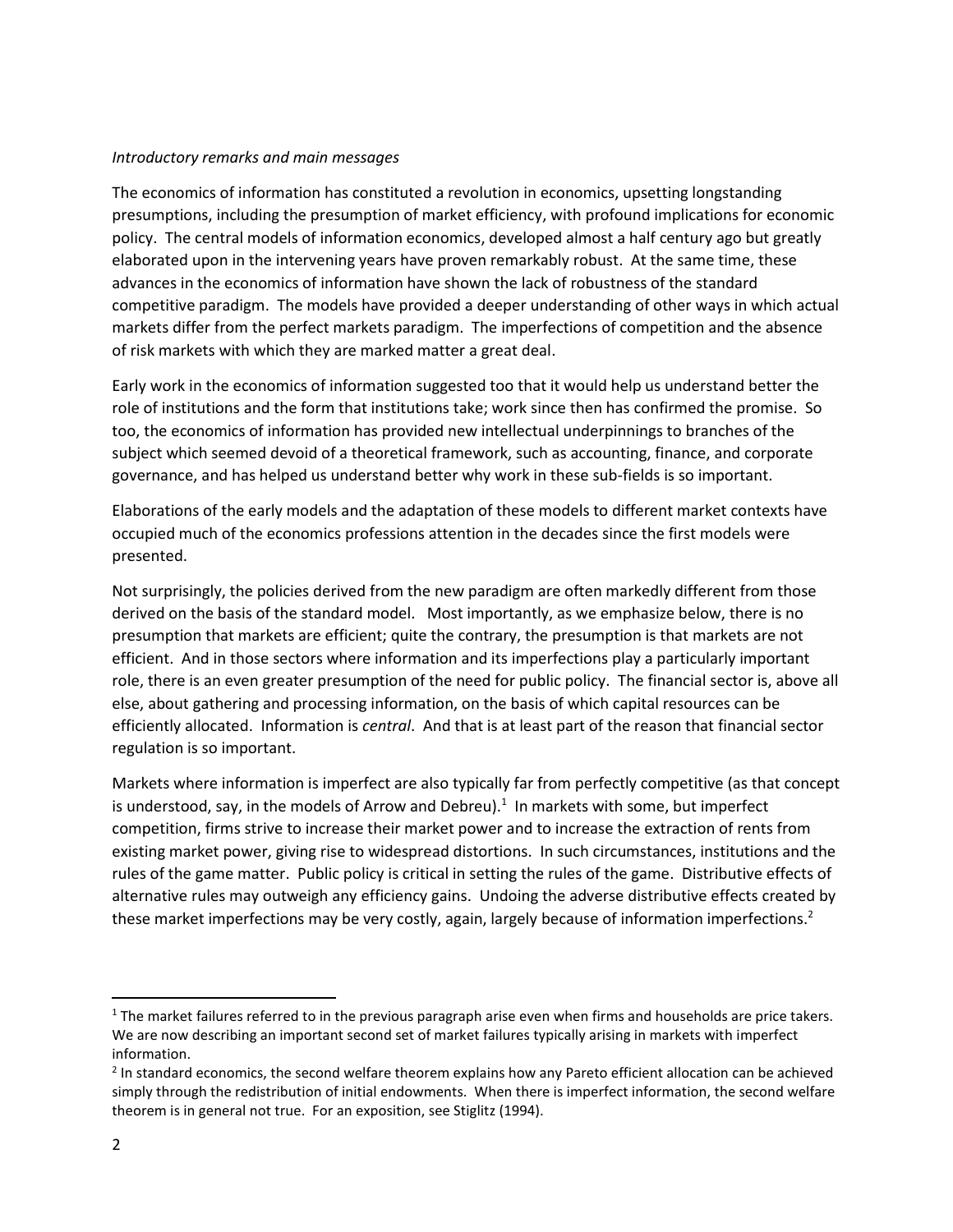Many recent changes in the rules may have had both adverse efficiency and distributive effects. The economics of information has explained why distributive effects themselves may have efficiency consequences, especially in presence of macro-economic externalities.

Looking forward, changes in structure of demand (that is, as a country gets richer, the mix of goods purchased changes) and in technology may lead to an increased role of information and increased consequences of information imperfections, decreased competition, and increasing inequality. Many key battles will be about information and knowledge (implicitly or explicitly)—and the governance of information. Already, there are big debates going on about privacy (the rights of individuals to keep their own information) and transparency (requirements that government and corporations, for instance, reveal critical information about what they are doing). In many sectors, most especially, the financial sector, there are ongoing debates about disclosure—obligations on the part of individuals or firms to reveal certain things about their products. Many of these issues can be framed in terms of property rights—who owns the right to certain pieces of information. But these property rights issues are different from and more complex than those concerning conventional property rights, where it is usually assumed the stronger the better. Here, the ambiguities in the assignment of property rights are apparent, and so called strong (intellectual) property rights may lead to poorer economic performance.

Globalization has heightened all the associated controversies, because now, how the rules are set affects not only distribution among individuals within countries, but also the distribution of income between countries. Many in the former colonial world see the attempt by some in the advanced countries to impose their set of rules as not just an attempt to enrich their corporations, but to entrench old inequities.

How we handle these issues will affect inequality, economic performance, and the nature of our polity and society for decades to come.

This lecture is divided into seven sections. In the first, we lay out some of the key insights of the New Information Economics, contrasting it with the old paradigm which assumed perfect information. The central result of the new paradigm was that markets were not, in general, efficient: there was a need for government intervention. Adam Smith's invisible hand failed simply because it wasn't there. The second section describes several failed but still important attempts to respond—to show that the market was in fact efficient, if not always, at least in relevant cases. The third then describes some of the policy corollaries, and the ongoing policy battles over information. The fourth sets the Information Revolution in the context of the longstanding battle of how to understand the persistent inequality under capitalism—is it exploitation (as Marx suggested) or just rewards, in response to differences in social contribution? We suggest that while Marx had the wrong model of the economy, there is more than a little grain of truth in his exploitation theories. The fifth describes the role of the information revolution in promoting broader changes in the economic paradigm. The sixth looks forward—to the implications of the new paradigm for the economy which is evolving in the twenty-first century. We end with a few concluding remarks.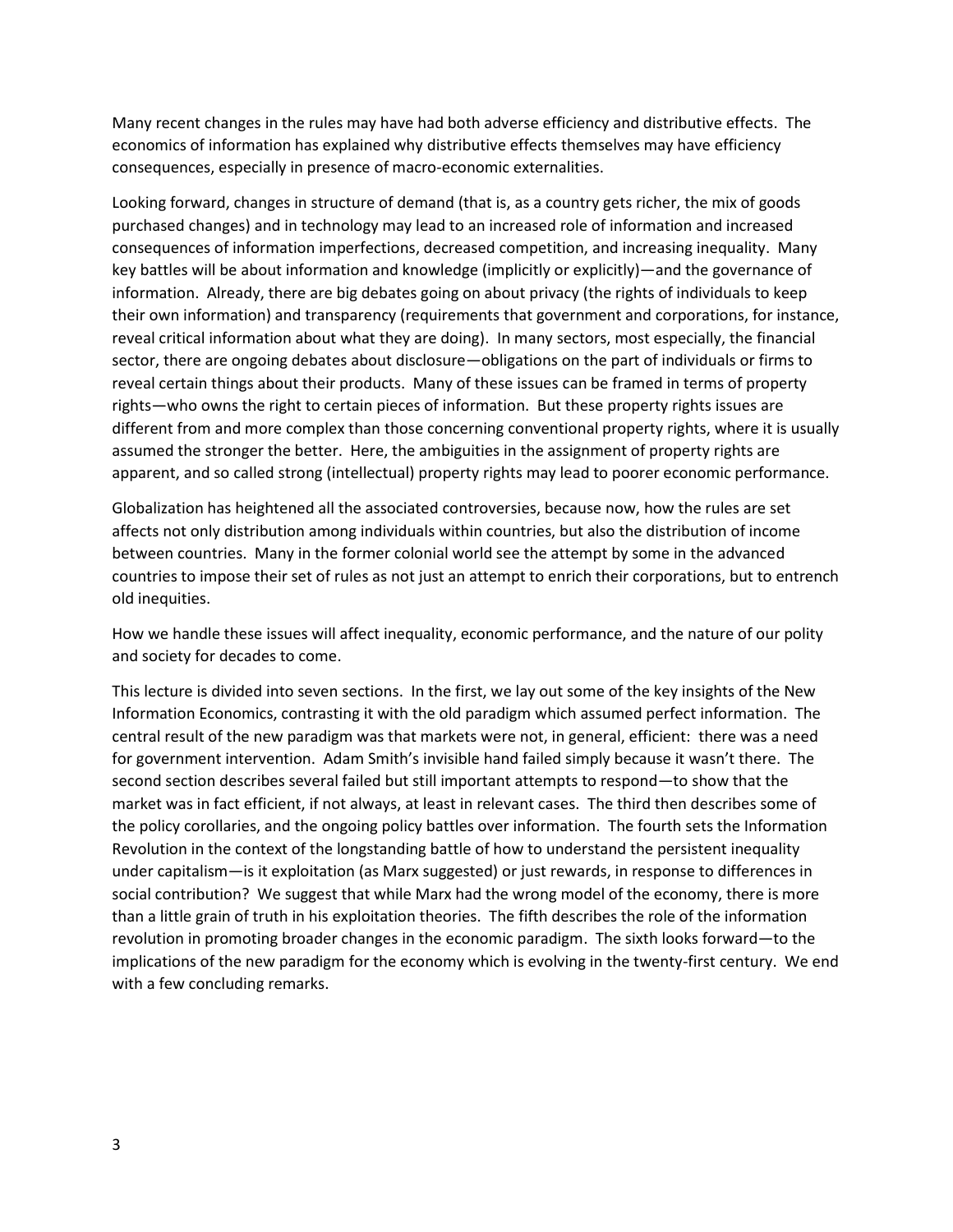# **I. The information revolution**

Economists had, of course, long recognized the importance of imperfect information. Indeed, some economic discussions actually triumphed the informational efficiency of the market—arguing that efficiency can be achieved in a decentralized price system, there was no need for a central planner. All the information that a firm or a household needed to know to make its decisions were the prices. Prices coordinated all economic activity. Yet, these statements were made without any formal models of the economy as an information processor. Resource allocations were once-and-for-all decisions. Moreover, the kinds of information imperfections were limited. There was no uncertainty about the quality of a worker or a product.

By and large, formal models made no mention of information—other than to assume that there was perfect information. The hope was that analyses with perfect information would be relevant so long as information was not *too* imperfect.

Some Chicago school economists thought that one could develop an "economics of information" based on the analysis of the supply and demand for information (much like "economics of agriculture," focusing on the particular characteristics of the demand for and production of information, just like agriculture economics focused on the particular characteristics of the demand for and supply of food). But it should have been clear, even before the formal development of the field described below that that was unlikely. Information (knowledge) is fundamentally different from steel, corn, or the other goods upon which ordinary economics focuses. Information is a public good $3$ —indeed, more broadly, knowledge is a global public good (Stiglitz (1999)) and markets on their own typically are not efficient in the provision of such goods.

Arrow-Debreu (AD) provided the key benchmark model describing the behavior of a competitive economy with perfect information through a model of competitive general equilibrium in which all firms were price takers. Most importantly, AD provided conditions under which Smith's "invisible hand" conjecture was correct, not just the first welfare theorem, showing that market economies were Pareto efficient, but also the second fundamental theorem, showing that every Pareto efficient outcome could be obtained through a market mechanism, provided that there was the appropriate initial (lump sum) redistribution of wealth. AD focused on the technical conditions that were required—such as convexity of production sets (making use of key *economi*c assumption of diminishing returns)—as well as the *economic* conditions: perfect competition, a full set of risk markets (subsequently called Arrow-Debreu, AD, securities), and the absence of externalities. They had provided sufficient conditions for the efficiency of the market: The question was would results still be true under more general conditions?

l

<sup>&</sup>lt;sup>3</sup> In the sense defined by Samuelson, as a good characterized by non-rivalrous consumption (the enjoyment of the pure public good by one individual does not detract from that of others). Pure public goods are also typically characterized by the impossibility (or at least difficulty) of appropriation. As we discuss below, intellectual property rights are an attempt to enable the partial appropriation of the returns to the production of knowledge. Inherently, such attempts have a social cost, because the usage of the information or knowledge is restricted, though there is no marginal cost associated with usage.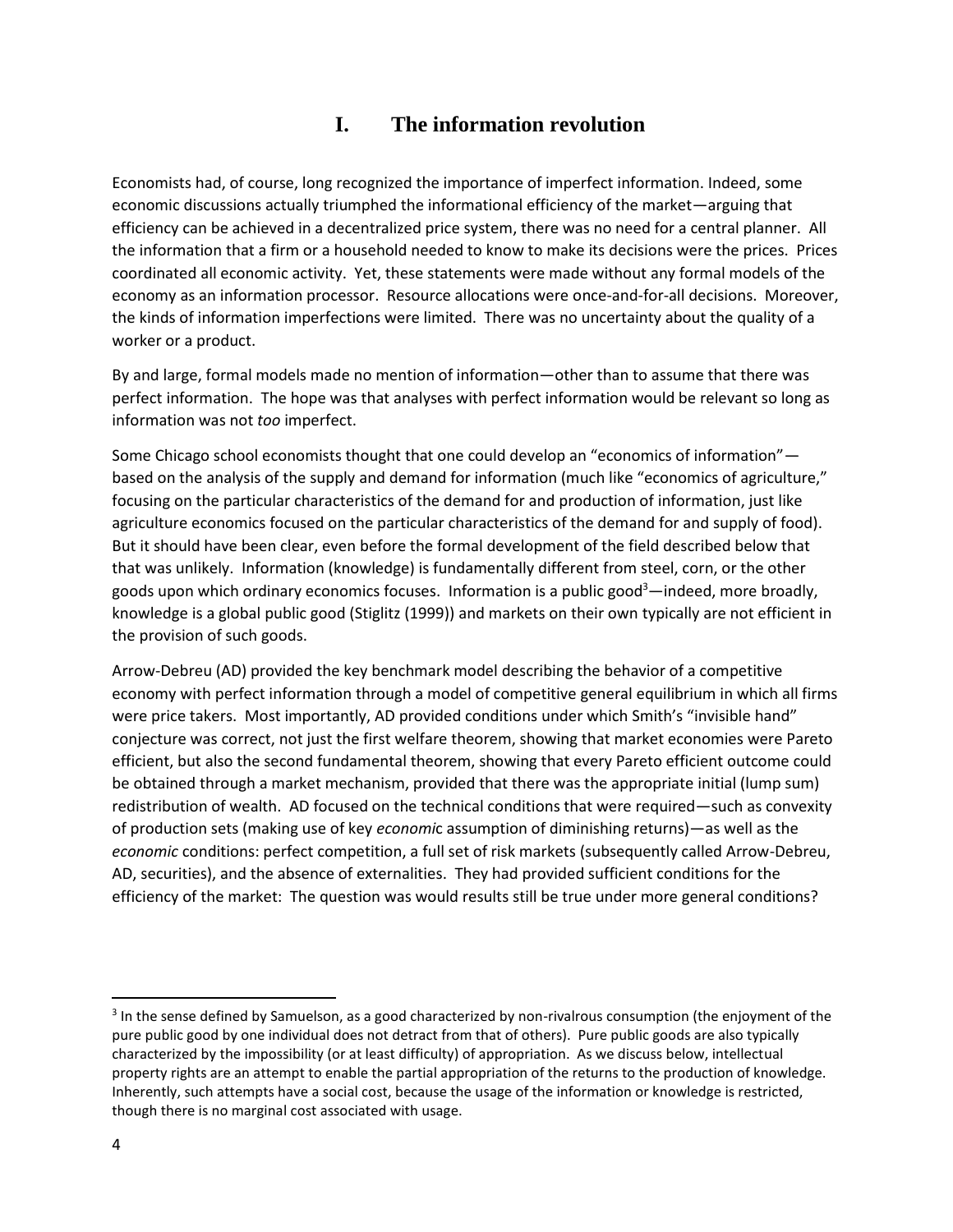Were the sufficient conditions necessary, or almost necessary? After several decades of research, it became clear that AD had essentially discovered the necessary and sufficient conditions.<sup>4</sup>

Most of the limitations on which Arrow and Debreu had focused had in some sense been well recognized well-before the work of Arrow and Debreu. They had put these long standing understandings on sound footings. And there were well developed public policies in response: environmental regulation or corrective taxes, for instance, to deal with environmental externalities, and anti-trust policies to deal with imperfect competition. When there was a natural monopoly, there either had to be strong regulation or government ownership.

#### *Absence of a complete set of risk markets*

The one "new" market failure to which AD called attention was the absence of a complete set of risk markets. It was obvious that individuals and firms could not buy insurance against many of the risks which they faced—workers couldn't buy unemployment insurance, firms couldn't buy insurance against the risk that the demand for their products declined. But economists had not realized the importance of this failure. For AD to establish the Pareto efficiency of the economy required there being a full set of what came to be called AD securities—securities paying a dollar in a particular state at a particular date, in effect a *complete* set of insurance markets. It was obvious that not only was there not a *complete* set of AD securities, but there were many important risks for which households and firms simply couldn't obtain insurance at all. One could think of public provision of social protection as having arisen to partially "correct" this market failure.

#### **Presumption that markets are not efficient**

AD had, however, shunted aside the key question of information, in all of its dimensions. Earlier, we described how marked advocates viewed the informational efficiency of the economy as one of its triumphs; they especially celebrated how much one could achieve without anyone knowing anything about any other firm or household; all the information that was relevant was conveyed by prices.

But this model made extra-ordinarily strong assumptions that were not even noted: products were homogeneous, and any individual could tell costlessly any deviation of the product from the "specified" characteristics. There was no way of cheating on quality. Everyone knew fully the "true" probability distribution of returns of every asset.

There were no asymmetries of information, where a well-informed individual could take advantage of a less informed one. In the real world, these quality differences are critical. Workers are not homogeneous. A great deal of effort goes into finding workers that are well matched for the job. Insurance firms worry about the risk profile of those they insure. The entire financial industry is focused on identifying "underpriced" assets.

Obviously, these information problems are important to all market participants. The early literature showed that information asymmetries—where one agent had information not available to another presented a special set of problems; attempt to extract that information or to exploit the informational

l

<sup>4</sup> There were a few other sets of uninteresting conditions—conditions which remarkably came to play a central role in a particular branch of macro-economics. The economy would be efficient even in the absence of a complete set of risk markets if all individuals were identical—precisely because when they are identical, there would be no insurance. There would be no one else to whom someone could transfer the risk he faces.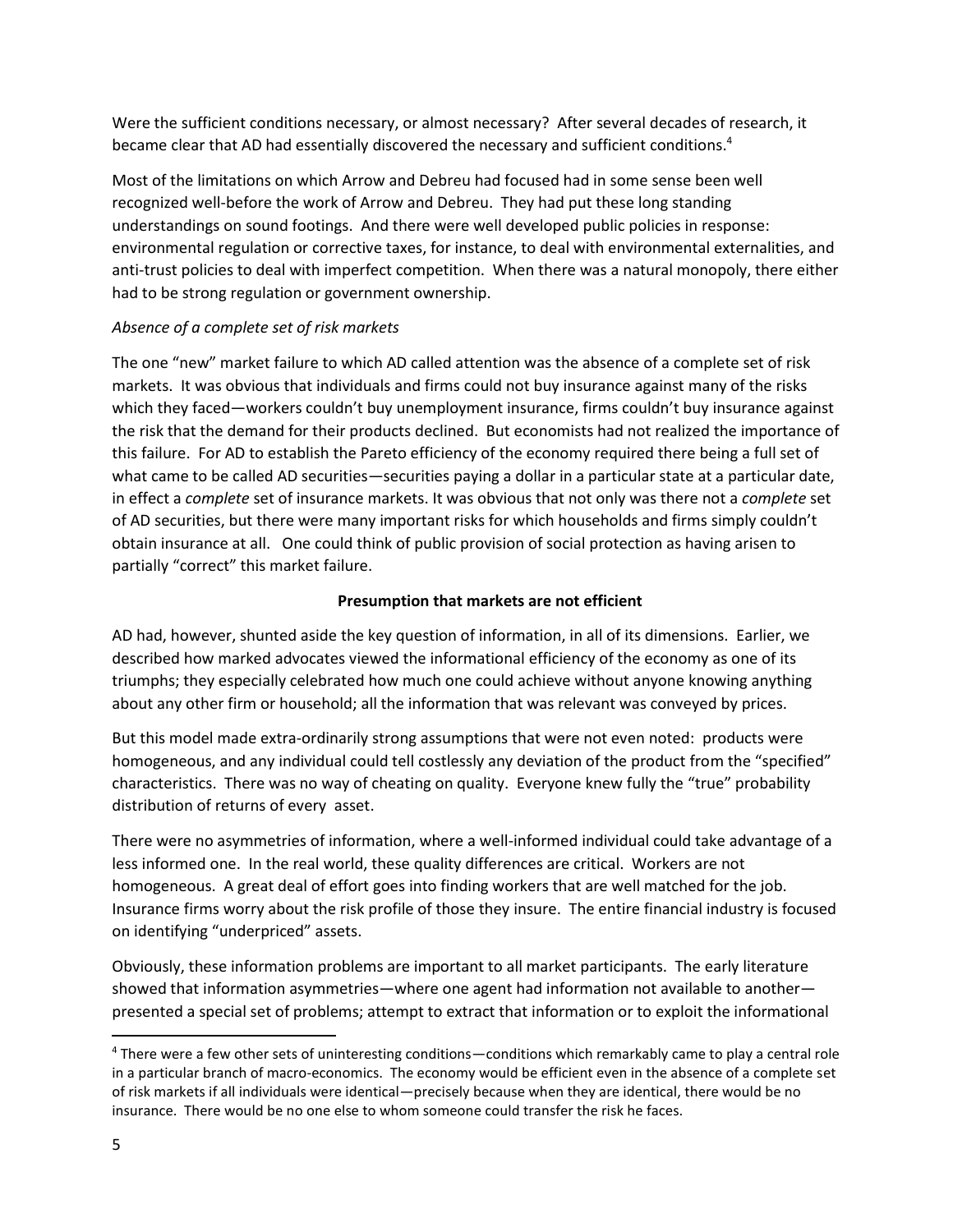advantages gave rise to multiple distortions. A great deal of activity is concerned with addressing these information problems (both the lack of information and asymmetries in information), improving information and reducing asymmetries, if not eliminating them. At the same time, some market participants realize that opportunities for profit can be enhanced by increasing information asymmetries, and devote efforts to ensuring the existence and persistence of these information asymmetries, as costly as they may be to the economy as a whole.<sup>5</sup>

Some two decades after Arrow and Debreu's work, Greenwald and Stiglitz (1986, 1988) showed that information market failures were much more pervasive and consequential: whenever there was imperfect and asymmetric information or *incomplete risk markets*—that is, essentially always—the economy was not (constrained) Pareto efficient; taking into account the limitations of information, there were interventions in the market that could make some individuals better off without making anyone else worse off.<sup>6</sup> (For brevity, in the discussion below, we shall refer to this as the GS theorem.) Correcting these market failures was not so easy; they are not isolated<sup>7</sup>; they are diffuse; they are an integral part of the market economy. In the presence of asymmetries of information and incomplete markets, there are pervasive pecuniary externalities *that matter;* what one firm or individual does has consequences for others, and that is true even when it is only through the price system. Price changes are more than purely redistributive.<sup>8</sup>

Consider a group of seemingly similar people buying health insurance, in a world in which smoking is not observable. Should one person smoke, it will increase the risk of disease, driving up the health insurance premiums of everyone. There is a real cost to this externality which the smoker does not take into account. The market response is to limit the amount of insurance that an individual can obtain so that he has some incentive to behave well; but there is a real cost to this restraint; with risk averse individuals, restricting the purchase of insurance lowers expected utility.

Information market failures obviously affect resources devoted to collecting, processing, and disseminating information. Information is a public good, with no marginal cost associated with the use of an idea by someone else, so normally one would expect an underinvestment in information. Thus, an idea that had some popularity for a while was that markets were informationally efficient, that is transmitting through prices all the information from the informed to the uninformed. But in a sense, that idea (popularized by Fama (1970, 1991), but totally discredited by Shiller (1990) as well as

 $\overline{a}$ 

<sup>5</sup> With perfect competition, there are no pure profits, and firms realize (as we have already noted) that markets where information is imperfect are likely to be less than perfectly competitive. This principle holds in other contexts, as we discuss further below: managers may take actions which result in greater information asymmetries to entrench themselves.

<sup>&</sup>lt;sup>6</sup> Geanakoplos and Polemarchakis, 1986 provided an alternative proof of the inefficiency of market equilibria when there is an incomplete set of markets.

 $<sup>7</sup>$  This stands in marked contrast to pollution externalities, where at least in principle, one could ascertain the</sup> emissions of pollutants and impose a charge.

<sup>&</sup>lt;sup>8</sup> Greenwald and Stiglitz' proof of market inefficiency focused on these pecuniary externalities, showing that in markets with imperfect information or incomplete risk markets their effects are markedly different that in the standard model, where such price effects cancel, with the gains of one individual being offset by the losses of others. Arnott, Greenwald and Stiglitz (1994) explicitly show how changes in prices affect the self-selection constraints with first order effects. Similar results hold for price effects on incentive compatibility or collateral constraints. The analysis of these effects has been at the center of the macro-externalities literature discussed below.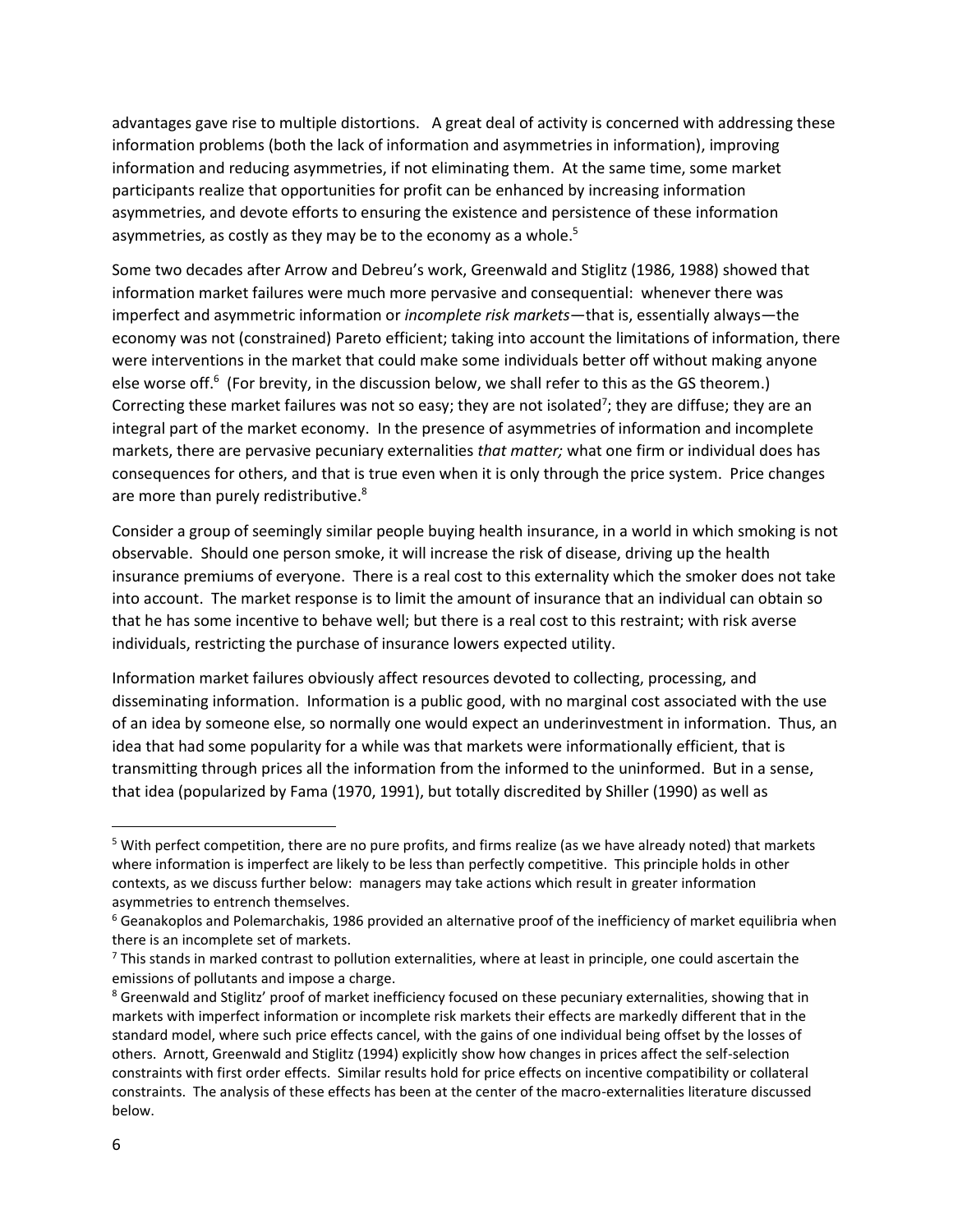Grossman and Shiller (1981)) was intellectually incoherent, as Grossman and Stiglitz (1976, 1980) pointed out: if the market fully transmitted information, no one would devote any resources to its collection.

Moreover, often, private returns to information can exceed social returns: if I can prove that I am more able than someone else with whom I would otherwise have been grouped (in the absence of information), my wages will go up, but his wages will go down. My gains are at his expense. Much of the returns to information are thus *distributive.<sup>9</sup>* 

On the other side, firms will attempt to create barriers to the dissemination of information—politically, they try to create property rights (called intellectual property rights). While these are costly to enforce and seldom enable those investing in information to appropriate all the social returns from their information, to the extent that they are successful, they create a static market inefficiency: because information, once created, is a public good, any barrier to its free dissemination introduces a distortion in the economy. In practice, the static costs are often higher because these restrictions create barriers to entry, supporting a less competitive market environment, and yet the incentives provided for the creation of knowledge may be limited. Indeed, since the most important input into the production of knowledge is knowledge, by restricting the use of knowledge they may actually impede innovation itself. More generally, the dynamic benefits are markedly less than the supporters of strong intellectual property suggest.<sup>10</sup>

Thus, the key insight of information economics—differing from worlds in which there is perfect information—is that *social returns to information typically differ from private returns*, in some cases greater, in other cases less. This has many implications, including that privately profitable transactions may not be socially desirable.

The subsequent literature has exposed a huge number of distortions in specific contexts. There are marginal inefficiencies, where a Pigouvian corrective tax might induce market participants to do more of the things that they are doing too little and less of the things that they are doing too much; and structural inefficiencies, associated with multiple equilibria, with the economy sometimes being in a Pareto dominated equilibrium (Stiglitz (1972, 1975)). Sometimes, limited government actions can ensure that the economy is in the "good" equilibrium.<sup>11</sup>

# *Information asymmetries can be endogenous*

Moreover, households and firms have incentives for creating information imperfections (asymmetries)—they may gain from lack of transparency. So can managers—it can enhance their "market power," by creating an entry barrier to competitive managerial teams. (See Edlin and Stiglitz 1995.)

<sup>&</sup>lt;sup>9</sup> See Hirshleifer (1971), Stiglitz (1975). While Hirshleifer identified the distributive effects of information, Stiglitz succeeded in analyzing the market equilibria. He showed that there can be multiple equilibria, with a pooling equilibrium (where the two groups are not differentiated) Pareto dominating the "separating" equilibrium whether the different groups are differentiated.

<sup>&</sup>lt;sup>10</sup> See Stiglitz and Greenwald (2008, 2014), Stiglitz (2014), Baker, Jaradev, and Stiglitz (2017).

 $11$  For instance, discrimination laws can prevent an equilibrium in which some groups are treated worse than others (Stiglitz, (1973, 1974)).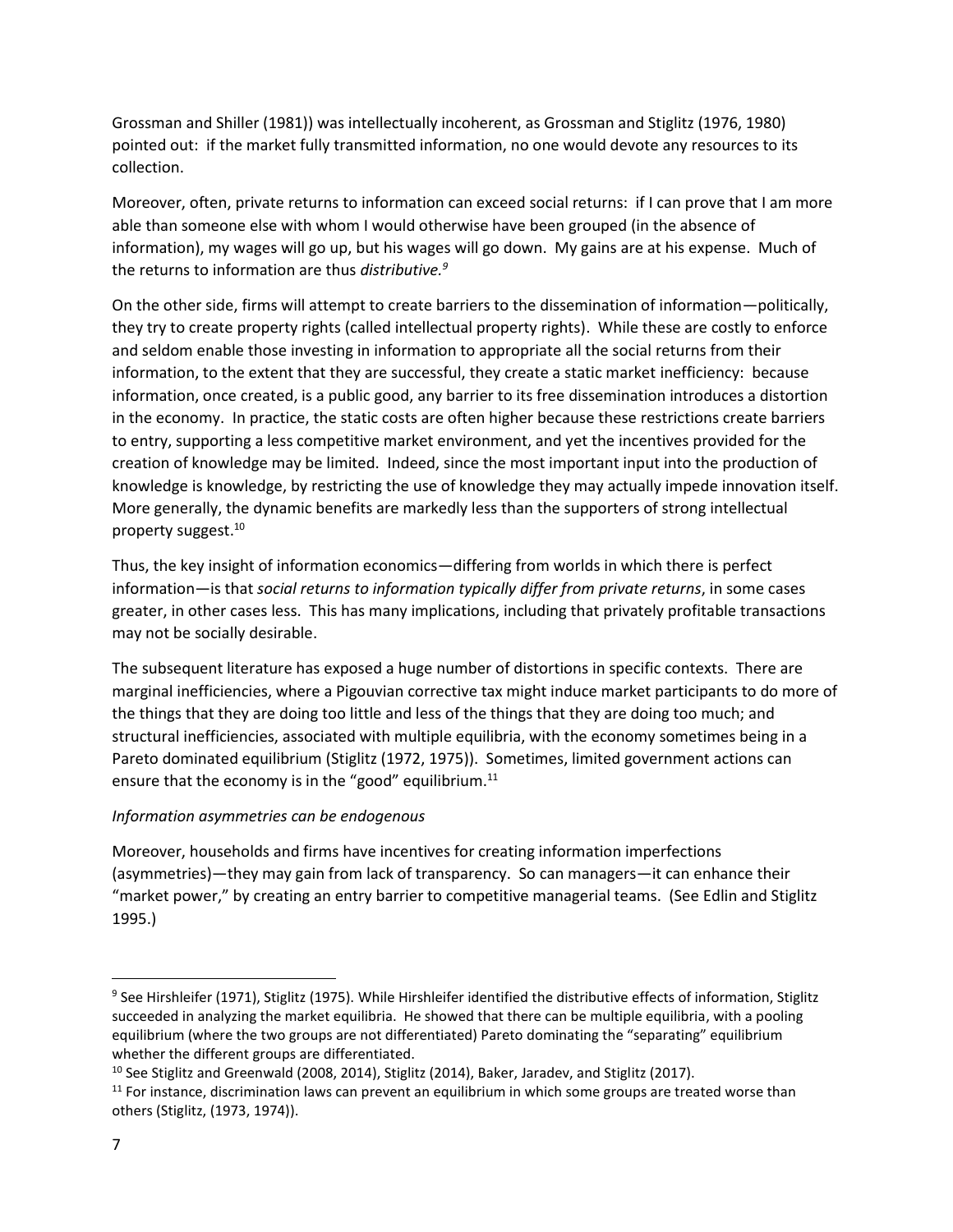Complexity is one way that especially financial firms introduce opacity. Many financial transactions seem designed more to increase complexity and the associated market power than to "solve" societal problems. Recent research has shown how complexity increases uncertainty even about systemic stability and the effects of regulatory policy. While society would like a better functioning, more stable financial system, market participants are simply concerned with maximizing profits. The GS theorem emphasizes the disparity between private returns and social returns. But this recent work has noted other aspects of the market failures in the financial sector: By becoming too big to fail, too interlinked to fail, or to correlated to fail, financial institutions can ensure a bail-out, in effect a transfer of resources from the public to themselves. Firms thus have incentives to become too big, too interlinked, too correlated to fail: there is a *systemic* problem.

With a high probability of a bail-out, they can engage in excessive risk taking, in which they realize the upside (the profits) and the public bears the downside (the losses). Moreover, with financial institutions that are too big to fail, too interconnected to fail, or too correlated to fail, success may not be based on relative efficiency but on relative size and linkages. Moreover, the huge excessive complexity which they have brought to the financial system makes the consequences of regulations more uncertain. If, as a result, regulators are discouraged for undertaking necessary regulations—for instance, relying on selfregulation—this provides an opportunity for those in the sector to increase further their profits.

These problems would simply not exist if there were perfect information, in which case private contractual arrangements would internalize the externalities. These market failures clearly provide a rationale for government intervention. Much of the intervention has focused on *behavior,* e.g. restricting excessive risk taking and actions in which there is a risk of conflicts of interest. But our analysis has suggested that government needs to go beyond this, to regulate, e.g. the size of banks (to reduce the risk of too-big to fail), linkages among banks (to reduce the risk of too-interconnected to fail), contractual arrangements (to reduce the risk of excessive complexity $^{12}$ ). Recent research has also noted that (in part because government cannot monitor the actions of individual banks) what matters is the entire "ecology," e.g. the diversity of financial institutions.<sup>13</sup> This mitigates the dangers of "too correlated to fail," and provides part of the rationale for *structural regulations,* e.g. the Glass-Steagall Act, which inhibited the growth of universal banks.

# *Production and information are interlinked*

But the inefficiencies of the market economy go deeper, because production of knowledge and information is intertwined with other activities Thus, there is a presumption that market is not only inefficient in the production of information/knowledge, but also in the production of goods. For instance, knowledge and information is produced as a by-product of the production of goods; if this information leaks out to others, then the value of this information won't be fully internalized in the determination of the levels of production (Stiglitz and Greenwald (2014)).

# *Macro-consequences of informational externalities*

Keynes provided an explanation of the Great Depression and other deep downturns that had afflicted capitalism from its beginning. But in the 1970s, dissatisfaction grew over the disparity between macro-

<sup>12</sup> See Battiston *et al.* (2013), Battiston *et al*. (2016a) and Roukny *et al.* (2016).

<sup>13</sup> See, for instance, May, 2014; Haldane and May, 2011, and Battiston *et al* 2016b.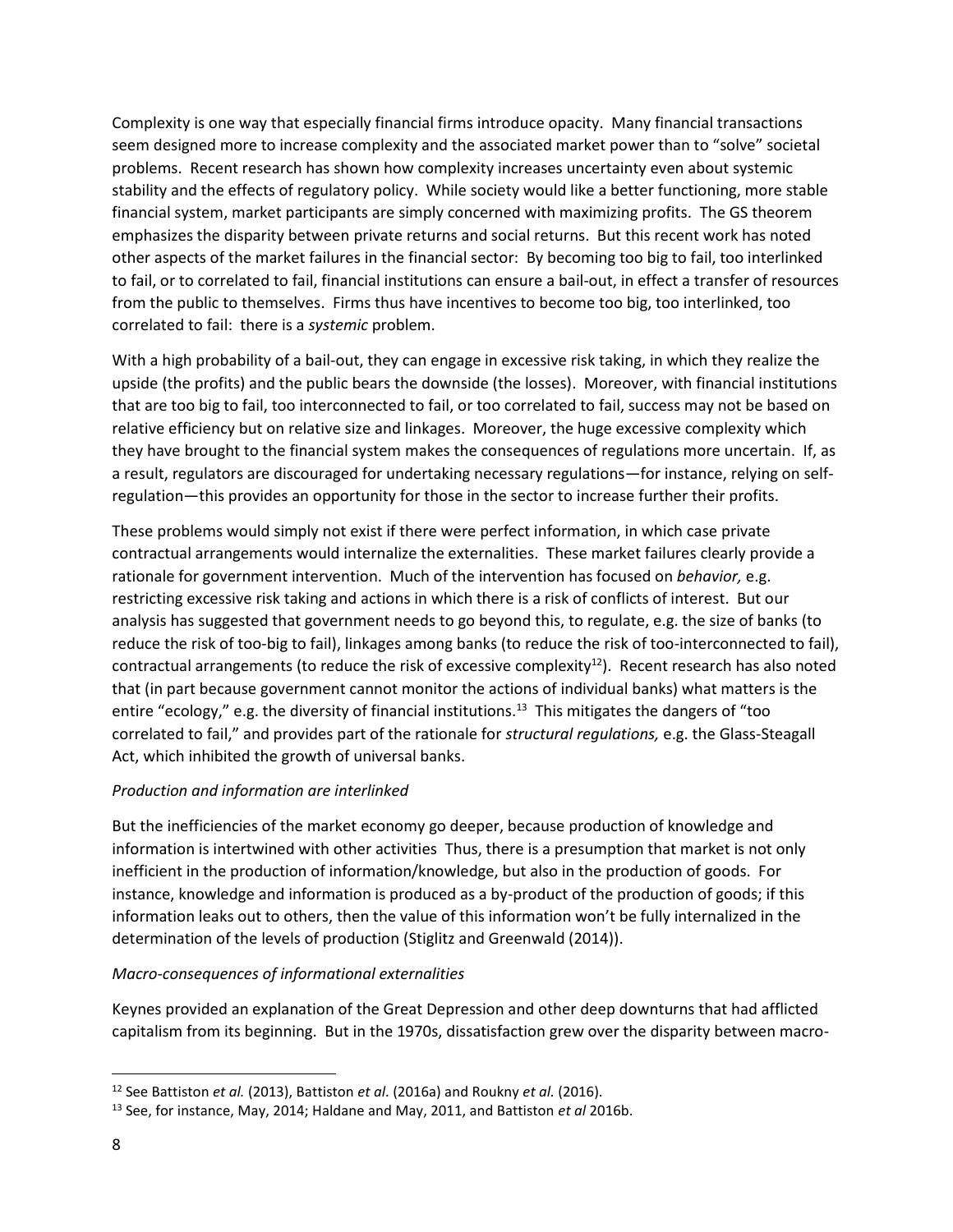economics, as it had developed following Keynes, and standard micro-economics. Information economics provided the necessary underpinnings to reconcile the two. It explained, for instance, why there was credit and equity rationing<sup>14</sup>; why this led to risk averse behavior on the part of firms (Greenwald and Stiglitz (1990)); and why wages might not adjust even when there was significant unemployment (Shapiro and Stiglitz (1984)) and other variants of efficiency wage theory (Stiglitz, 1987c). These "financial frictions," as they came to be called, gave rise to a financial accelerator, whereby small shocks to the net worth of a firm could give rise to large shifts in both the aggregate demand and supply curves.<sup>15</sup> The effects of a shock could persist—the restoration of balance sheets, and thus the recovery of the economy to full employment could take a long time. Moreover, the decentralized adjustment of wages and prices meant that in response to a shock, the economy might not instantaneously move to the new equilibrium set of wages and prices consistent with, say, persistent full employment; indeed the economy could persist with wages and prices each adjusting, but real wages and unemployment remaining relatively unchanged (Solow and Stiglitz (1968)), or even worse, the adjustments might lead to even higher unemployment (Stiglitz (2016))<sup>16</sup>.

As we noted, Greenwald and Stiglitz (1986) noted that one could describe the market failures associated with adverse selection and moral hazard as giving rise to pecuniary externalities that matter. These micro-economic pecuniary externalities have their macro-economic manifestation, which have been the center of much recent work in macro-economics. For instance, the market equilibrium may be characterized by excessive foreign denominated indebtedness (Jeanne and Korinek (2010)). More generally, borrowers may not take fully into account the effects of their decisions on prices in the future, say if they were forced to liquidate their assets. Each small borrower takes the price distribution as given; but of course, if they all borrow more, then if there is a crisis, next period prices of certain assets will fall as they all are forced to liquidate more of their assets.

One of the implications of the theory is that it may be (in general will be) optimal to treat things that are *observably* different differently. Thus, contrary to prevailing attitudes, taxes and regulations affecting foreign capital and financial institutions should differ from those affecting domestic capital. The "nondiscrimination" provisions of some trade-agreements cannot be justified within the context of a model with imperfect information.

# *Theory of second best*

Long ago, Meade (1955) and Lipsey and Lancaster (1956) warned the profession about the theory of the second best. Just because an economy is inefficient, doesn't mean that moving the economy *closer* to a perfect model will improve welfare. In the presence of multiple distortions, removing one may worsen economic welfare. Newbery and Stiglitz (1984) demonstrated this idea in the context of a long standing

 $\overline{a}$ 

<sup>&</sup>lt;sup>14</sup> See Greenwald, Stiglitz, and Weiss (1984) and Stiglitz and Greenwald (2003) and the extensive list of references cited there.

<sup>&</sup>lt;sup>15</sup> See Greenwald and Stiglitz (1993) and Bernanke and Gertler (1990).

<sup>&</sup>lt;sup>16</sup> This line of work emphasized a quite different aspect of Keynes than that which has been the center of much recent work in macroeconomics, highlighting the consequences of wage and price rigidities. Here, it is price adjustments that give rise to problems (consistent with much of the recent policy concerns over deflation). It can be viewed as reviving Fisher's debt-deflation theories. (1933). Information economics also provided an alternative explanation of the slow pace of wage and price adjustments, associated with differential risk (Greenwald and Stiglitz 1989) and of adjustments in employment (Greenwald and Stiglitz, 1995). The contrast between the alternative approaches to macroeconomics is discussed in Greenwald and Stiglitz (1993b, 1987).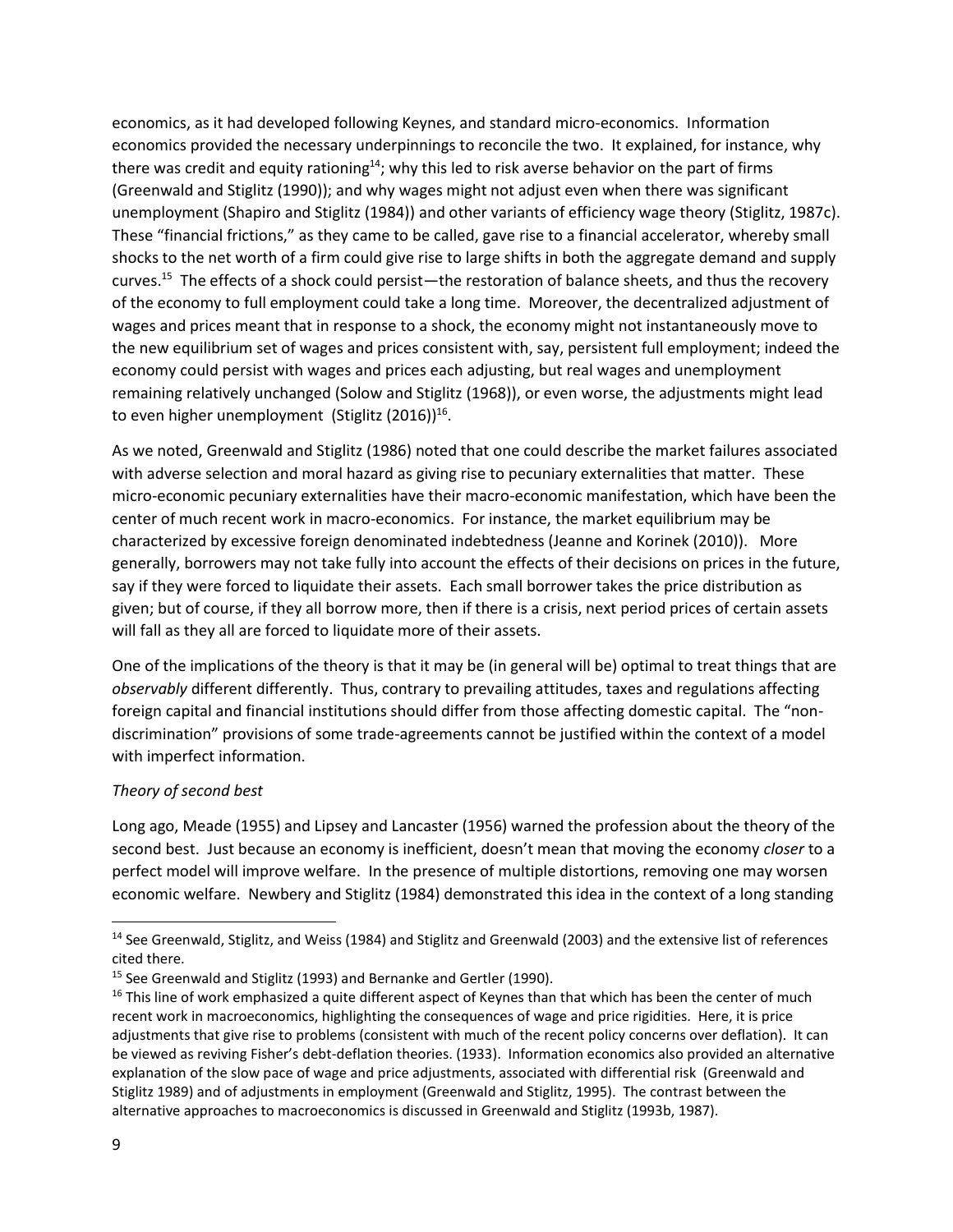presumption by economists in favor of free trade. So long as there are imperfect risk markets, trade integration may lower welfare *for everyone.* But we will never have full information or a complete set of markets, so we are always in a second best world. Hence, we need to tread carefully as we use the perfect markets paradigm as a guide to policy reform. Often it gives misleading advice.

One example concerns the absence of a complete set of risk markets. The question is, *will creating new financial instruments/markets increase welfare,* as the advocates of structured finance seem to have suggested. The answer is far from clear. What is clear is that these new financial products give rise to at least three distinct problems. One we have already noted: the increased complexity of the financial system that results may increase financial fragility and reduce the ability to effectively regulate the financial system. Financial interlinkages may lead to an increase in *intrinsic uncertainty*—with the possibility of there being multiple equilibria (even with rational expectations.)<sup>17</sup>

The second is that differences in beliefs gives rise to gambling (risk trading) opportunities. With both sides of the gamble believing that they are going to win, what Guzman and Stiglitz (2016a, 2016d) call pseudo wealth. Changes in pseudo wealth can give risk to macro-economic fluctuations. They suggest that some of the observed increased volatility may be due to these new structured products.

The third is that the interlinkage of finance undermines the decentralizability of the economy, one of main virtues of the market economy. To know the financial position of any firm requires knowing financial position of all creditors, which requires knowing the financial position of all creditors of creditors.<sup>18</sup>

# *Financial architecture matters*

In short, different architectures affect the extent of externalities and the nature of information requirements. There is no evidence that market driven architectures are efficient: Because of disparity of private and social incentives one would not expect efficient outcomes. The design of the architecture can affect the magnitude and consequences of the disparity of private and social incentives. Many of the new financial products giving rise to greater complexity may result in more "distorted" architectures, which increase the risk of financial fragility. 19

Structured finance was thus not (as it claimed) really about matching risk.<sup>20</sup> So too there can be significant moral hazard associated with increased indebtedness; but there is no presumption that the market determined contractual bankruptcy provisions are efficient. Indeed, the presumption is to the contrary, as each firm tries to signal that it is better than others. This is one of reasons for necessity of

l

 $17$  Indeed, complex derivatives may even result in the non-existence of equilibria. That is, without coordination, market participants can sign a set of mutually inconsistent contracts.

 $18$  Requiring trading to go through adequately capitalized clearing houses—adamantly opposed by the financial sector—would go a long way to resolving this problem.

<sup>19</sup> Recent research on credit networks (Battiston *et al* (2016a)) highlights inefficiencies associated with particular architectures, e.g. bankruptcy cascades, increased systemic risk with large/correlated shocks (following on earlier work by Allen and Gale (2000) and Greenwald and Stiglitz (2003)).

<sup>&</sup>lt;sup>20</sup> The information that was collected was markedly different from that which would be the case if what markets were engaged in was "matching." See, e.g. Stiglitz (1982).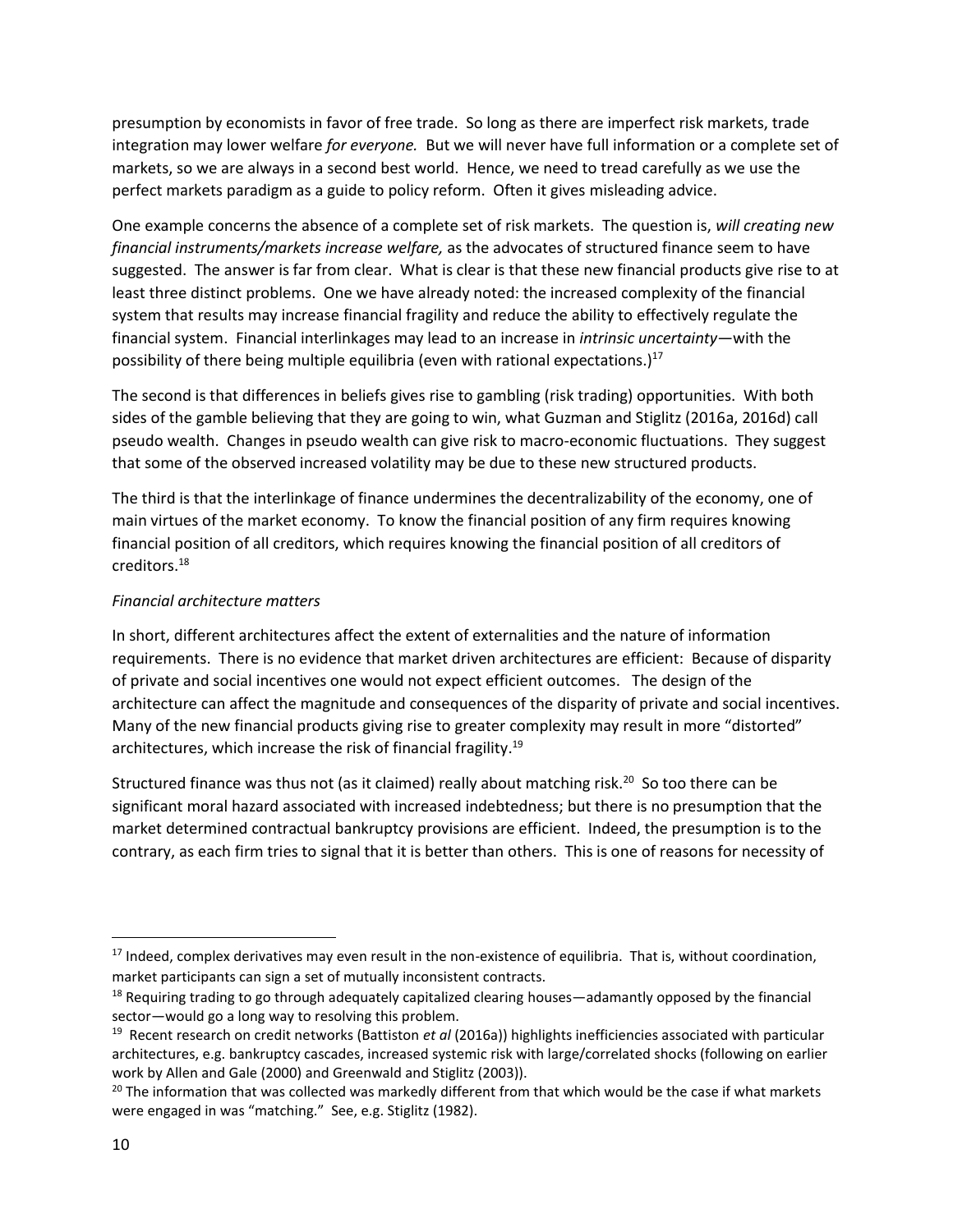bankruptcy laws. (Advocates of the contractual approach to sovereign debt restructuring seem not to understand this. $21$ )

## **Information and Other Market Failures**

## *Imperfect competition*

One of the important insights of the economics of information is that in the absence of good information, typically competition will be imperfect; and with imperfect competition, there is the possibility (likelihood) of firms exploiting market power, and indeed, with imperfect and costly information, of undertaking actions that enhance their market power.

Information is a fixed cost, introducing a natural "non-convexity" into production. Convexity played a key role in the proofs of Arrow and Debreu. But these mathematical properties have economic implications. The law of diminishing returns long played a central role in economic analysis; but this "law" will not be satisfied when information is endogenous. $^{22}$ 

With fixed search costs, no matter how small, it pays any firm to raise its price above that of others by a small amount—until the monopoly price is reached, so the only possible equilibrium is the monopoly price (Diamond (1971), Stiglitz (1985)). But then, it pays firms to engage in non-linear pricing which extracts some of the remaining consumer surplus—to the point that there exists no market equilibrium. (Stiglitz (2013) and the references cited there.)

Indeed, the major distortion of monopoly is in fact associated with its trying to extract information to enable it to extract more surplus from consumers. (Stiglitz (1977)). With perfect information, monopoly extracts all the consumer surplus, and it can do so (in theory) in a non-distortionary way. It is because it cannot easily differentiate those who enjoy different levels of surplus from its products that there are distortions: marketing strategies are designed to maximize its ability to extract this surplus from its customers. (Salop and Stiglitz (1977)).

More generally, small sunk costs—and expenditures on information are always sunk costs-- can give rise to persistent monopoly rents with Bertrand competition (Stiglitz (1987b)).

Not only does imperfect information lead to imperfect competition, but also, firms' attempts to manage information imperfections reduce competition. Efficient management of adverse selection/moral hazard involves intertemporal linkages—contracts extending over multiple periods, where, say payments in one period are dependent on events/performance in earlier periods. (Stiglitz-Weiss (1983)). This limits the scope for usual competitive mechanisms—where contracts are short term, with the threat of leaving acting as an important discipline device-- and enhances scope for monopolistic exploitation. It also gives rise to *institutional* responses (like banks) internalizing some of the information externalities.

# *Explanation of some of key market failures*

The AD analysis also gave rise to another question: How do we explain key market failures, such as the lack of complete set of securities markets or limitations in capital markets? Information economics

<sup>21</sup> See Guzman and Stiglitz (2016b, 2016e) and Brooks *et al* 2015.

<sup>&</sup>lt;sup>22</sup> See, e.g. Radner and Stiglitz (1984) and Arnott and Stiglitz (1988).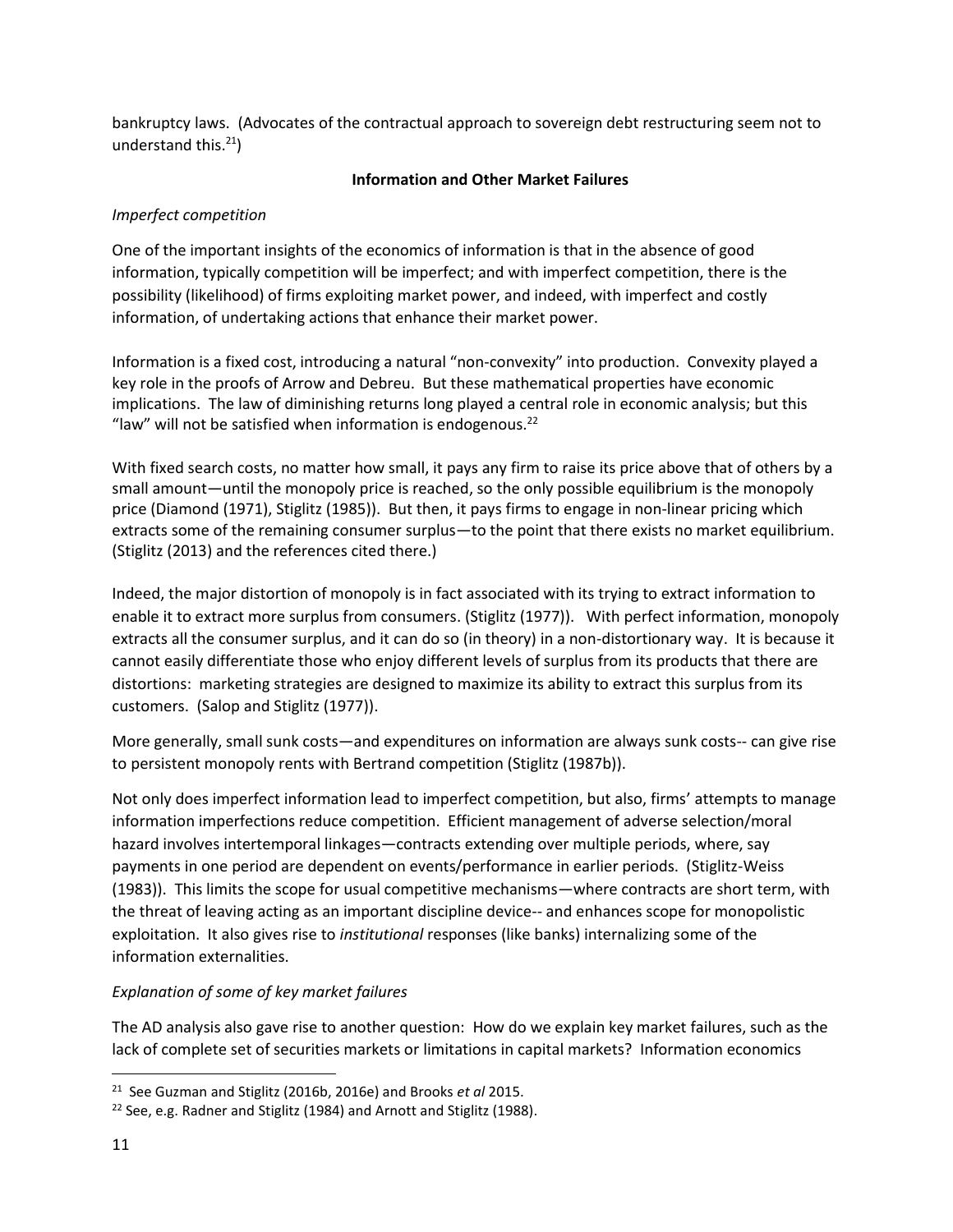(adverse selection and moral hazard) provides at least part of the answer: almost surely, the firm knows more about his profits prospects than possible insurers, and so he would not be expected to buy insurance against a risk of a low profit level unless it was at favorable terms—terms which made it unprofitable for the insurer.<sup>23</sup>

Information economics also provides one of the explanations for why Coasian bargaining would not resolve problems posed by externalities. Coase suggested that through bargaining, an efficient outcome could be achieved, if only there were clear property rights. However, bargaining with information asymmetries typically is not efficient, as parties engage in costly actions to convey information about the value of the externality imposed upon them.

# **Responding to market failures: the possibility of dysfunctional social institutions**

Information related externalities are not only pervasive, they are diffuse*,* making it difficult to address them with corrective taxation, though corrective taxation should be part of the policy response (see Arnott and Stiglitz (1986)).

Sometimes, the appropriate response is the public provision of information (or restrictions on withholding information). Thus, in designing systems for leasing oil in different tracts, auctions will suffer greatly if some firm is known to have more information than others. This provides a rationale for exploratory drilling to be done by the government.

Sometimes, the consequences of these market failures are so obvious and severe that society responds through the creation of social institutions. The absence of life insurance led to the creation of burial societies to help families meet the unexpected costs of an untimely death. There was no moral hazard problem here—no one would die just to have his family collect burial insurance; and there was little problem of adverse selection. Perhaps the simplest explanation of the "market failure" is that the transactions costs were high. As a result, it may be more efficient to provide such social protection through the government.

More generally, society responds to market failures by developing institutions and contracts. But there is no presumption that these "institutional" solutions lead to Pareto efficiency. Indeed, Arnott and Stiglitz (1991) show that institutional interventions may actually be dysfunctional. Imperfect "family" insurance (imperfect, because risk is shared only among a few individuals) displaces ("crowds out") more efficient (but limited) market insurance.

# **Further Key Insights of the Information Paradigm**

# *Robustness of standard model*

A key question was how robust was the standard model? The answer was: not very, with even slight imperfections of information leading to marked changes in results (e.g. concerning the nature, optimality, and even existence of equilibrium.) (Rothschild and Stiglitz, 1976). Many of the key characterization results also changed, once information imperfections were recognized. For instance,

 $\overline{a}$ 

 $23$  In the absence of risk aversion, there obviously would be no "trade" in such securities. This is the implication of the Akerlof (1970) lemons model and the no-trade theorems of Grossman and Stiglitz (1980) and Milgrom and Stokey (1982).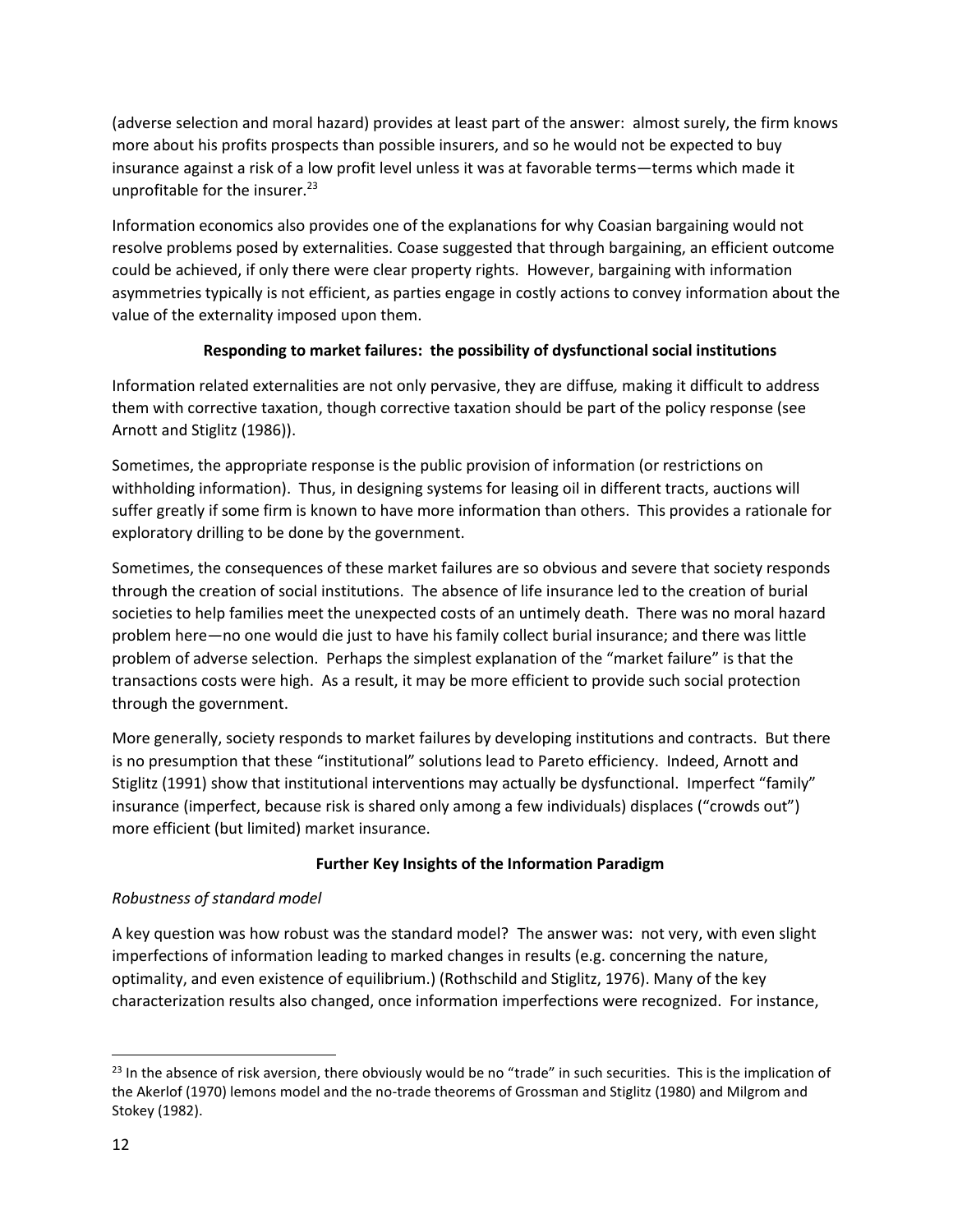markets might not clear even in equilibrium; and the Law of Single Price was repealed. Markets could be characterized by a price distribution, even when there was not any source of exogenous noise.

# *Robustness of new paradigm*

It was natural, at this point, to ask: how robust were these new models? The key information problems and modes of analysis that were identified early (adverse selection, moral hazard) have remained the central foci of research now for almost a half century. At the same time, the precise characterization of the equilibrium turned out to dependent on details of markets and in particular, on assumptions about information. The early literature differentiated between a price equilibrium (in which sellers of say insurance had no information about the characteristics of the buyers<sup>24</sup>), as characterized by Akerlof (1970); and the quantity constrained equilibrium, in which insurance firms had such information, with in effect each buyer being exclusively from one firm. More recently, Stiglitz, Yun and Kosenko (2017) have shown that if individuals/firms can decide whether to hide or disclose information, then neither Akerlof/price nor Rothschild-Stiglitz/quantity equilibrium can be sustained. There always exist an equilibrium (unlike Rothschild-Stiglitz), and the unique equilibrium is a disclosed pooling contract (the one most favored by low risk individuals) supplemented by an undisclosed price contract at the high risk individual's odds purchased only by high risk individuals.

In the presence of adverse selection *and* moral hazard there may exist a pooling quantity equilibrium (Stiglitz and Yun (2013)), something which could not occur if there was only adverse selection.

One of the significant contributions of Information economics was to show the importance of and to analyze the forms of contracts (Stiglitz, 1974a) and institutions, like banks. Loans are not made through auctions, but through institutions like banks, that gather and process information. Information economics also led to a new focus on enforcement and commitment (time consistency). A key issue in contract enforcement, for instance, is verifiability, and thus relates to information.

All of this stood in marked contrast with the AD framework, where not only was the information structure exogenous, with a complete set of markets, but there were no problems with enforcement and no issues of commitment.

# *2 nd fundamental theorem also reversed*

We noted earlier that Greenwald and Stiglitz (1986) showed that whenever there was asymmetric information, markets were not efficient, thus undoing the first fundamental welfare theorem of economics. Rather than the presumption being that markets were efficient, now there is a presumption that they are not.

But what about the second fundamental theorem, which asserted that any feasible Pareto efficient distribution of income could be attained through a market mechanism, with the correct initial redistribution of assets? This theorem was enormously important, because it enable the separation of issues of efficiency from those of distribution. Economists should focus on efficiency, leaving distribution to politics, so it was argued.

<sup>&</sup>lt;sup>24</sup> Or, correspondingly, the buyers of cars had no information about the sellers.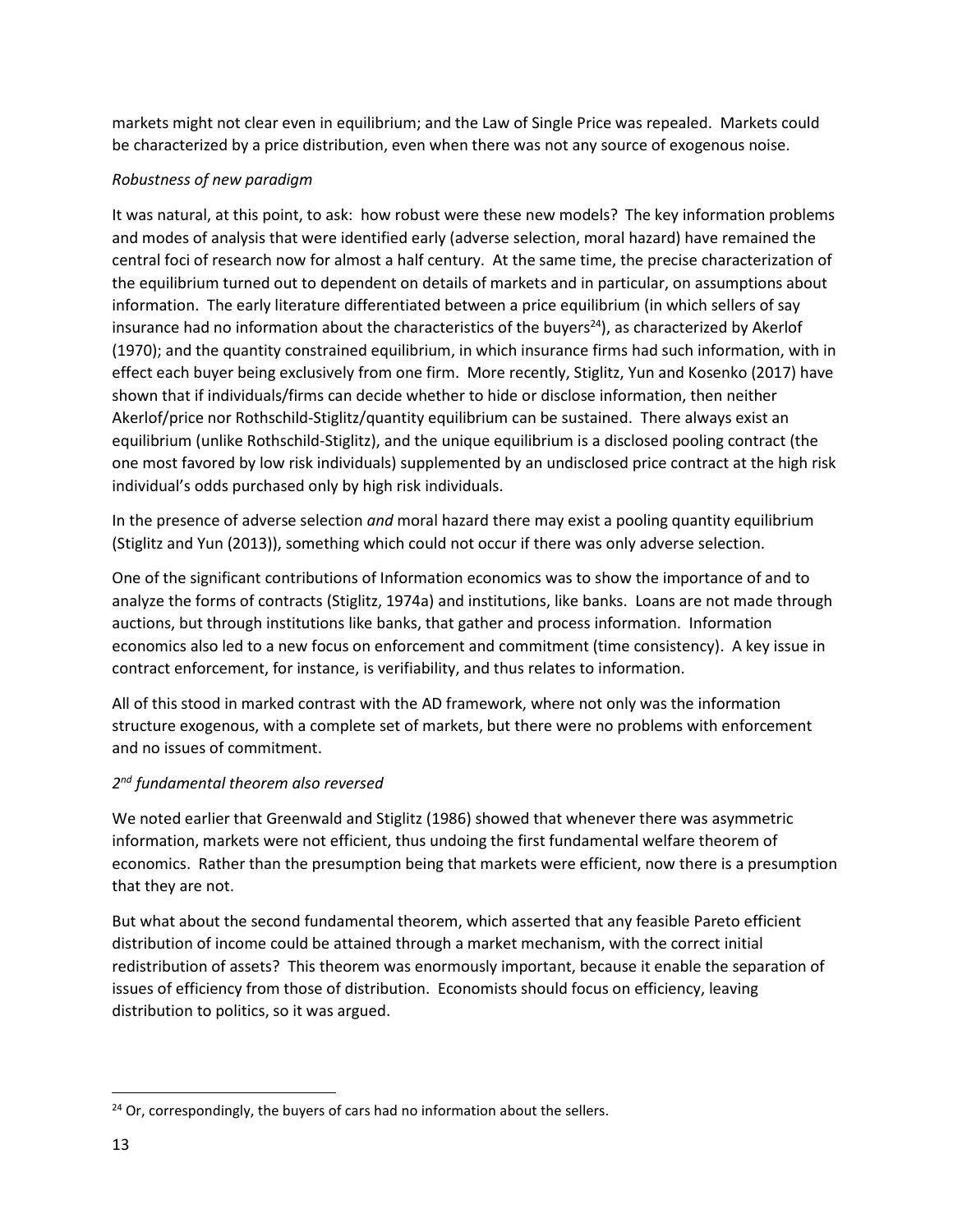The new paradigm, however, showed that the distribution of wealth (assets) *matters* and effects cannot be undone through (lump sum) redistributions—partly because the information required to achieve those lump sum distributions is not available, and the only feasible redistributive taxes are distortionary.<sup>25</sup>

# *Key question: what is critical market failure?*

Much of the early literature in imperfect information focused on information asymmetries, with some discussions of imperfect information going so far as to suggest that virtually all of the distortions associated with imperfect information arise from these information asymmetries. But the real issue is not so much asymmetry of information but endogeneity of information. For instance, the life insurance firm may know far more about the statistics of life expectancies than those they are insuring. The individual himself may not know whether he is a high risk or low risk individual. The life insurance company may still engage in costly screening activities (including the use of self-selection mechanisms) to identify individuals who have characteristics that are systematically associated with longer life expectancy (see Stiglitz (2002)).

Not only is information endogenous, but so are asymmetries of information (in contrast, most of the earlier literature simply assumed that the asymmetries were given exogenously). As we have already noted, here are large incentives of firms and individuals to create and to enhance market power and to maximize rent extraction, through the creation of information asymmetries.

# **Information and delegation**

While imperfect information implies that the standard analysis of efficient decentralization, based on the AD model with perfect information, is not correct, it is the costs of collecting and dissemination information which make decentralization necessary and give rise to delegation, with profound implications for economic organization. Delegation means, for instance, that there is a separation of ownership and control, and this separation undermines the standard theory of the firm, and gives rise to problems of corporate governance.

Among the important market failures are those associated with corporate governance. Managers do not necessarily do what is in interests of shareholders. There are even larger differences between social returns and *managerial* returns, implying is that there is no presumption that the market solution is efficient. There are imperfections in all of control mechanisms (e.g. take-overs). That's why the rules of the game—the laws governing corporate governance—matter<sup>26</sup>. There is evidence that these issues are particularly relevant in the financial sector.

# **Economics of knowledge***<sup>27</sup>*

Most of the results I have just described had applicability beyond information economics narrowly defined, to the economics of knowledge. Indeed, knowledge can be thought of as a particular form of information. Knowledge is, of course, at the center of the theory of innovation. With a modern economy often characterized as a knowledge or an innovation economy, it is clear that understanding

 $\overline{a}$ 

<sup>25</sup> See Mirrlees (1971), Stiglitz (1987a), Brito *et al* (1990), Shapiro and Stiglitz (1984).

<sup>26</sup> Stiglitz (2015).

 $27$  The ideas in this section are developed more fully in Stiglitz and Greenwald (2014).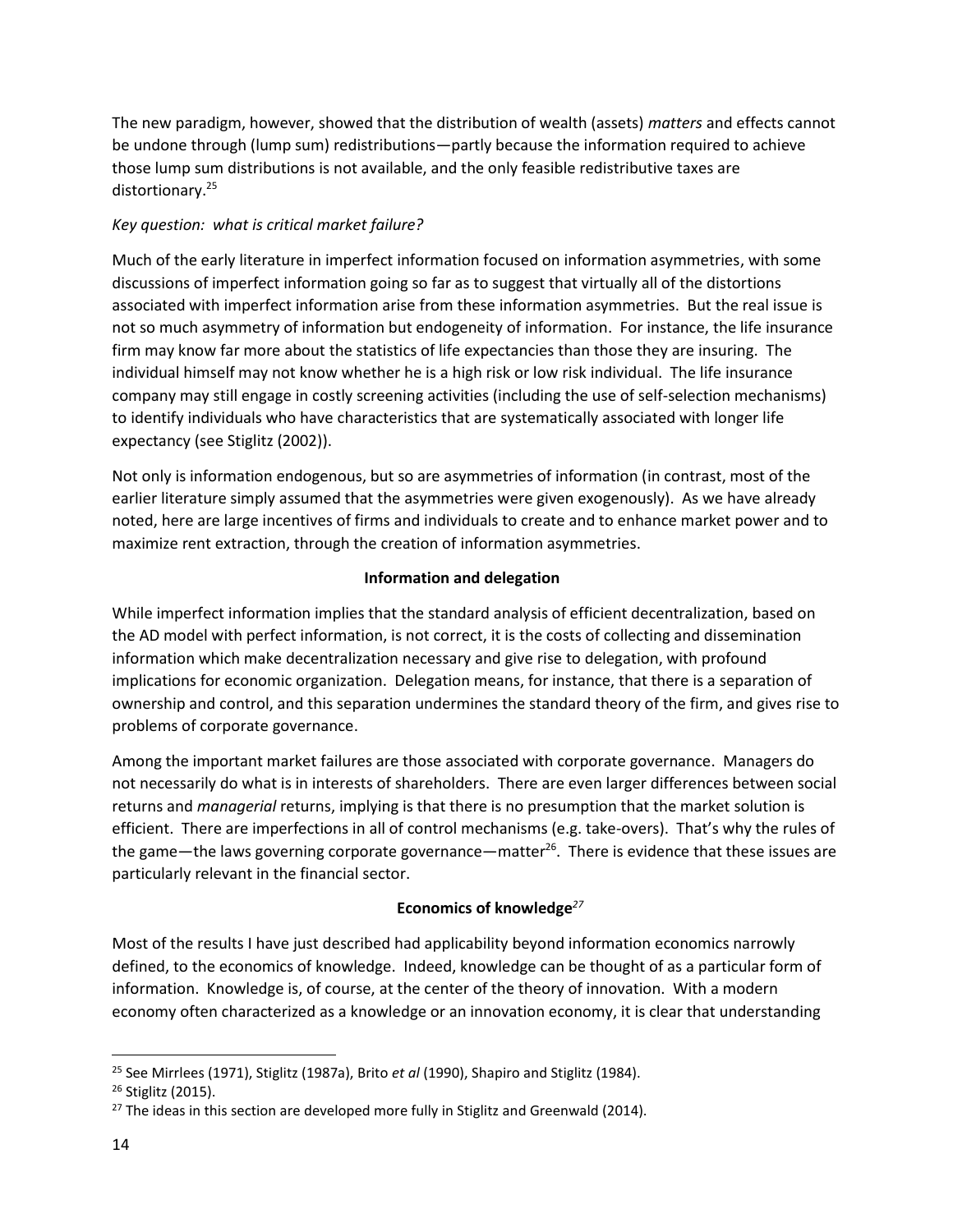the economics of knowledge is key. Knowledge, like information, is different from an ordinary commodity; the tools and insights of standard economics, developed for thinking about the demand and supply of pins, steel, oil and other conventional products, are of only limited relevance in understanding a knowledge economy.

Knowledge, as I have suggested, is a form of information, with many or most of the key properties, most importantly, knowledge is a quasi-public good—with, as we have noted, no marginal cost associated with the use of an idea by someone else. Hence, there is always in inefficiency associated with restricting usage, such as through intellectual property rights. Like many public goods, there is also difficulty in the appropriation of returns. There are typically large spillovers from an important innovation, such as the laser or the transistor, with the innovators typically capturing a small fraction of the social benefits.

The implication is that the insights that we have gleaned from the study of the economics of information apply to innovation and the production of knowledge. Markets on their own are not likely to be efficient and there is likely to be imperfect competition. Thus runs contrary to a longstanding view that the real strength of a market economy is the drive for innovation, through Schumpeterian competition.

# **II. Early attempts to broaden perspective—to recover earlier results on market efficiency—failed**

Arrow and Debreu had provided sufficient conditions for the efficiency of the economy, but not necessary ones; and there ensued a search for weaker conditions under which the market was still efficient.

The most well-known example was that of Diamond (1967) who established the (constrained) efficiency of economy with a stock market. Even with the highly restricted notion of optimality and the highly restrictive assumptions about risk (each firm fell within a risk class, and couldn't change the probability distribution of returns; it could only change the scale of production) the result turned out not to be general. With just two commodities, or with bankruptcy costs, or with decisions which affected the pattern of risk distribution, result was not true; the market was not (constrained) efficient.

As we have already noted, this quest for weaker conditions under which markets are efficient ended with the Greenwald-Stiglitz (1986) theorem, which showed that markets were generically inefficient; they would be efficient only in special cases. For instance, the absence of risk markets would make no difference in an economy with a single individual, since there is no one with whom the individual could share or trade risk.<sup>28</sup>

But there was a second issue—how markets dealt (imperfectly) with the consequences of imperfect information, including the absence of state-contingent commodities. Contracts (with payments

<sup>&</sup>lt;sup>28</sup> As we have noted, the failure of markets to be efficient can be simply explained: with imperfect information, the key constraints—the incentive compatibility constraints, the self-selection constraints, the collateral constraints—are all affected by what *other* individuals do; each individual fails to take into account how his actions affect these constraints. And these effects are of first order importance. The externalities matter.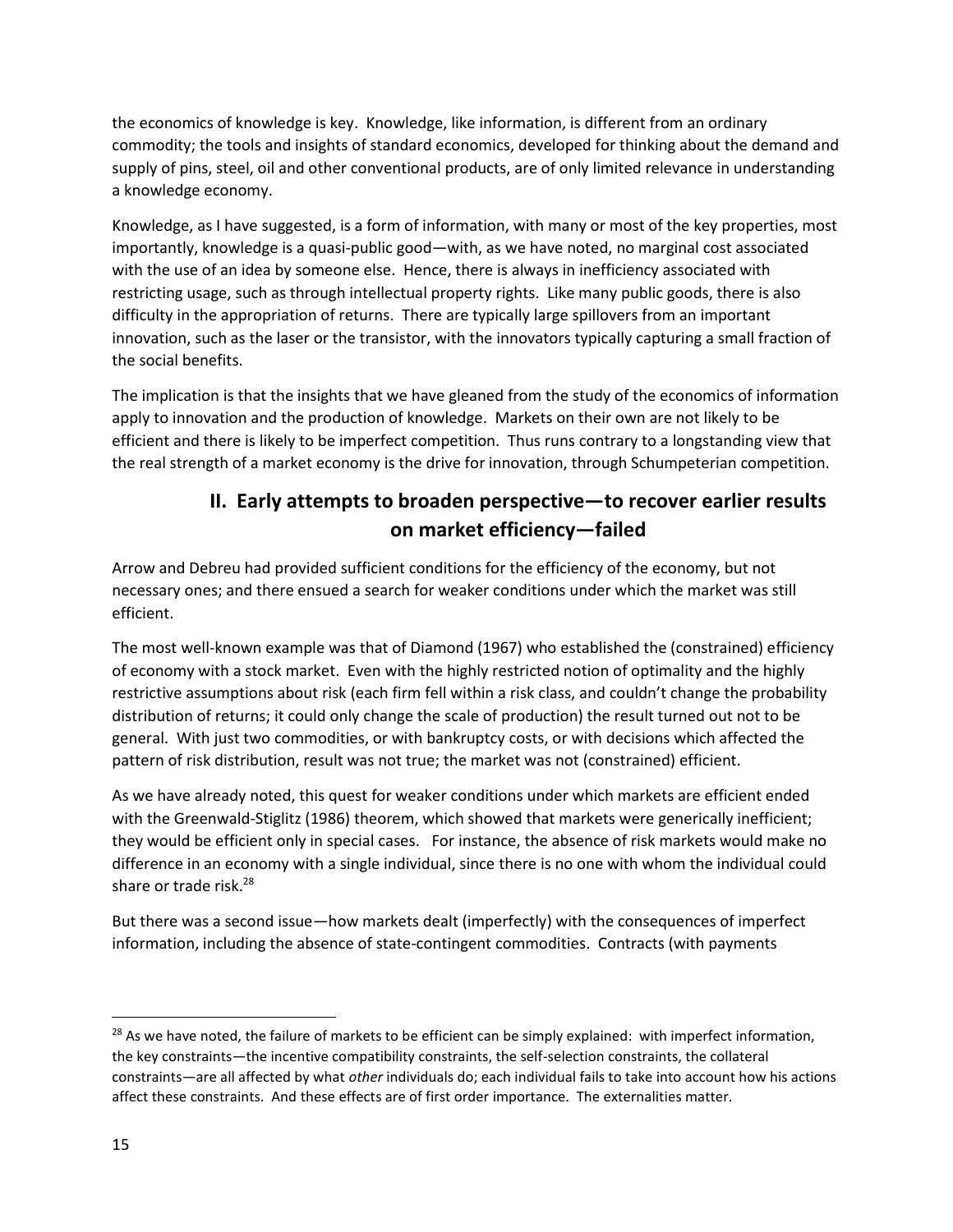dependent on observable state outcomes) provided a way of simultaneously sharing risk and providing incentives (Stiglitz, 1974; Ross, 1973)

There ensued a huge literature exploring optimal contract design. One interesting result is that the predicted *complexity<sup>29</sup>* was far greater than what was observed. For instance, since among unobservable variables are common shocks, optimal contracts should make compensation dependent on others' outcomes: the predicted *forms* of contracts thus are typically different from those which are observed. (See Nalebuff and Stiglitz, 1983a, 1983b).

# *New Institutional Economics*

While the contracts that were observed differed markedly from those which were observed, the information paradigm more generally helped explain many aspects of observed institutions. For instance, sharecropping has long been criticized as attenuating incentives—with half or more of the (marginal) returns going to the landlord. But Stiglitz (1974) explained sharecropping as balancing out incentives and risk sharing—a "reasonable" contract given the limitations of information and risk markets.

While many aspects of contract design were consistent with what theory predicts, the hope that these institutions would lead to Pareto efficiency failed; as we have already noted, they could even worsen equilibrium.

# **II. Policy Corollaries**

There are many policy corollaries to the ideas that I have just discussed. In particular, Washington Consensus/neoliberal policies were predicated on the Smithian presumption that markets are efficient and the presumption that moving towards a perfect market would be welfare enhancing, ignoring second best economics. As we have already noted, the presumption that moving the economy towards first best economy was welfare enhancing was wrong. But even if there were not the case, there would be winners and losers, and the adverse distributive effects could outweigh any gains and the cost of undoing distributive effects could be large.

# *Policy battles over information: high frequency trading*

Today, there are a new set of battles, many directly related to information. It is in this arena that social and private returns are most likely to be large, and therefore the insights of Section are most likely to be relevant.

Consider, for instance, the development of high frequency trading (HFT). It was often justified by "price discovery"—uncovering prices to enable the efficient allocation of resources.<sup>30</sup> But this was a selfserving justification of financial sector: there has never been any evidence presented of its importance; no evidence that having slightly more accurate prices a nano-second earlier than otherwise has led to higher growth or more efficient resource allocations. The reality is that it may be a new form of front

 $29$  Except under special and easy to reject specifications of utility functions.

<sup>&</sup>lt;sup>30</sup> HFT is also justified by "liquidity" —enabling individuals to easily move into or out of assets, enhancing willingness to make real investments: but this argument too seems largely a self-serving argument of the financial sector; the evidence is that liquidity dries up when it's needed.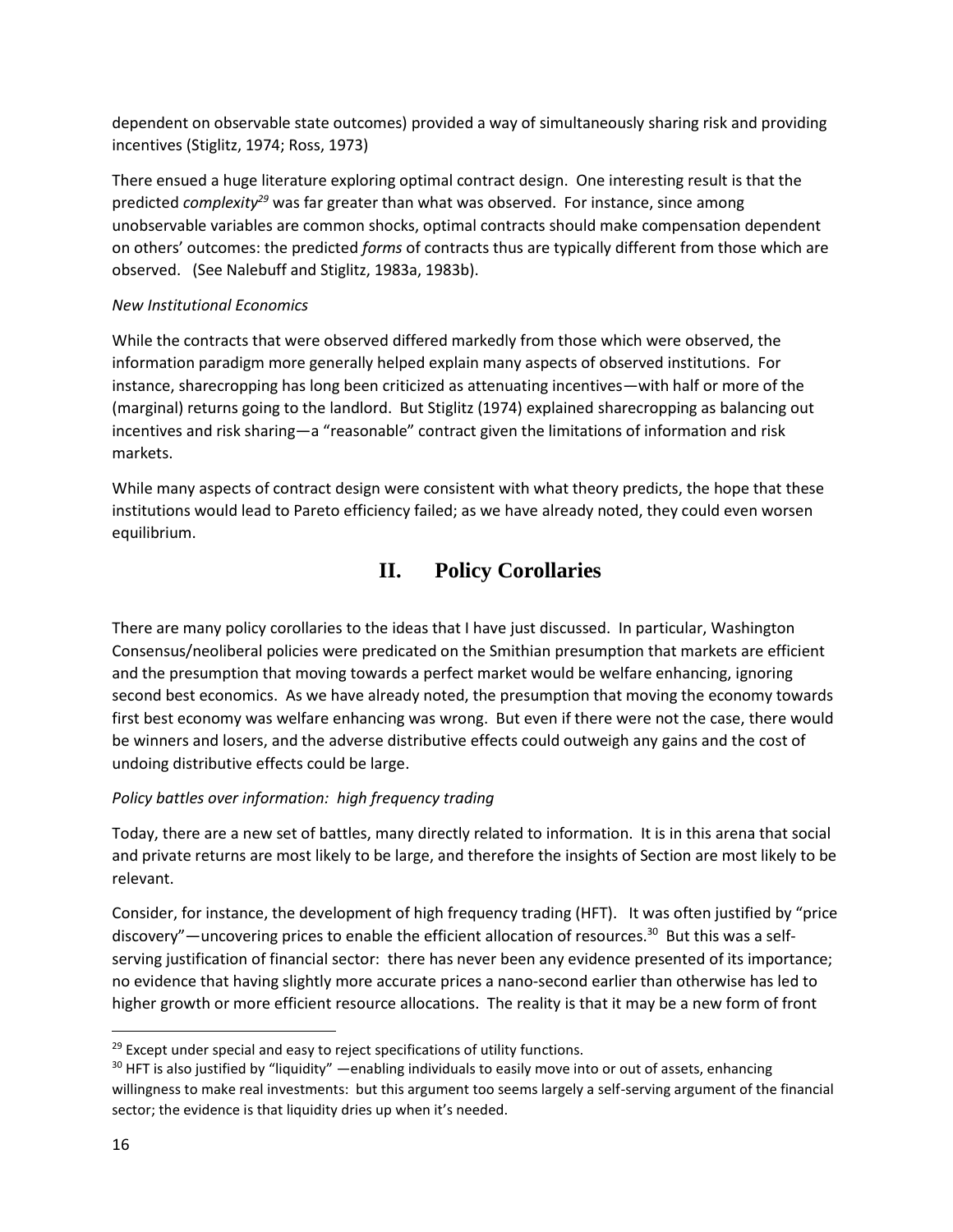running—those who get information about bids and offers or trades before others can make a profit. Indeed, by extracting some of the rents that would have gone to those who actually do research, HFT reduce the overall efficiency of the economy *a-la* Grossman-Stiglitz (see Stiglitz (2014)).

# *Other new policy insights: structured finance*

The new theory changes views about a variety of government policies. For instance, we have already noted how creating additional risk instruments may actually increase risk. So too welfare may be increased by requiring disclosures—market equilibrium disclosures do not suffice. And welfare may be increased by requiring trading to occur in markets (through clearing houses), as long as they are adequately capitalized<sup>31</sup>, for that improves the decentralizability of the economy.

#### *Securitization*

The information paradigm helps us understand what went wrong with the securitization market. Before the crisis, there was enormous enthusiasm over securitization, because it allowed the dispersion of risk throughout the economy. But securitization entailed the delegation of different aspects of information gathering and analysis to different entities. For securitization to work well required complex contracts (with put backs, warranties). It failed, partly because of massive fraud<sup>32</sup>, but also, because of massive problems in contract enforcement: mortgage originators and even seemingly reputable investment banks simply refused to honor their contracts, highlighting the issues of contracts and enforcement noted earlier, and the important role of government in information markets in preventing fraud. (Greenwald and Stiglitz (1992))

These failures of securitization (capital markets) should not come as a surprise—what is a surprise is the failure of both markets and government regulators to understand and anticipate the limitations of capital markets and securitization; including the limitations on informational efficiency of markets (Grossman-Stiglitz (1980)) associated with difficulties of appropriating returns.<sup>33</sup>

Banks can be viewed as the alternative institutional "solution" to these informational problems.<sup>34</sup> It is noteworthy that a decade after the collapse of the mortgage securitization market in the US, it has not been restored. Evidently, the banks—in spite of their belief in free markets-- want a structure that entails unacceptable levels of public risk bearing.

<sup>&</sup>lt;sup>31</sup> Which can be accomplished by requiring joint and several liability among market participants.

 $32$  That is, the information provided to those who bought the mortgages and mortgage products was massively incorrect—with relatively clear evidence that the sellers did so at least partially intentionally.

<sup>&</sup>lt;sup>33</sup> The credit rating agencies not only were massively wrong in their evaluations of the probability of default of different tranches of the structured products for which they were paid handsomely, but there is again evidence of fraudulent behavior. (I had privy to the evidence on fraud and the failure to comply with contract provisions as an expert witness in several cases against the rating agencies, the investment banks, and other financial institutions; but the federal government and state governments have brought cases in which some of the evidence has been publicly disclosed. The Final Report of the National Commission on the Causes of the Financial and Economic Crisis in the United States (2011) identified the behavior of the credit rating agencies and the structured financial products as two of the main causes of the financial crisis of 2008-2009.

<sup>&</sup>lt;sup>34</sup> Advocates of securitization never explained why one couldn't obtain adequate risk diversification through diversified ownership of banks.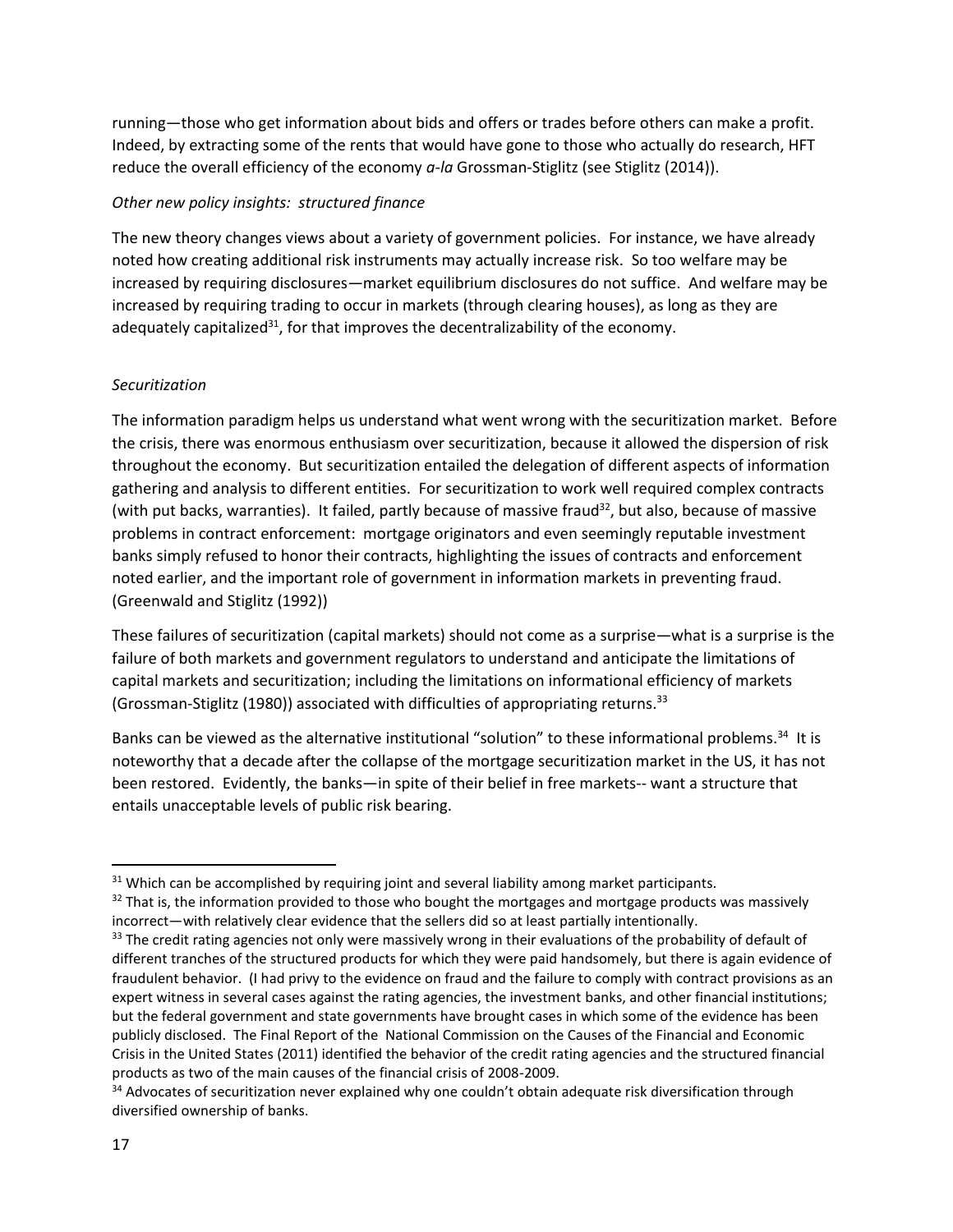#### *Other aspects of financial sector regulation*

Much of the profits arising from financial activity is associated with market exploitation, much of which would not arise in presence of perfect information, including exploiting asymmetries of information (including creating information asymmetries) and market manipulation. Akerlof and Schiller in their book *Phishing for Phools* describe the incentives for exploiting "ignorance," irrationalities, and market power<sup>35</sup>. Predatory lending and abusive credit card practices are only the most obvious examples.

We have noted too banks' incentives for increasing complexity—and the disparity between social and private returns in increasing complexity. Increased complexity even gives rise to new opportunities for hard-to-detect fraud. Banks availed themselves of these opportunities. High legal costs, statutes of limitations, and political capture all make it difficult to prosecute.

The financial sector has developed new ways of reducing increasing its rents, and new justifications for its exploitive activity that have sometimes prevailed in courts. Changes in technology and knowledge (e.g. about individual irrationalities and how to exploit them), and legal frameworks may have also enhanced the ability of the financial sector to exploit others.

# **IV. Reconciling two long-competing theories for describing market equilibrium and explaining inequalities**

For more than two hundred years, there have been two basic strands of economic theory. One emphasizes the role of competition (competitive equilibrium theory); the other, market power (exploitation).

In recent decades, the former theory has dominated in the West. There is, of course, always *some*  constraints on exercise of market power, *some* competition. But the standard (price taking) competitive model describes few markets. Many of the tests of competition are only tests of presence of some constraints, not tests of how close the economy approximates a perfect competition model.

The imperfect information/imperfect competition model is fundamentally different from either polar case of perfect or no competition. I believe the real world is best described by this mixed model. In an economy that is perfectly competitive, there are, of course, no rents. In an economy where there is a monopoly in each sector, there are no battles over rents: the monopolist simply gets them. In reality, the key battle is over grabbing or limiting rents, over structuring of markets and the rules of game which affect the magnitude and distribution of rents.

The rules of the game matter—markets don't exist in a vacuum. Different rules affect the well-being of different groups; each tries to restrain the feasible set of contracts and actions of others in ways which benefit themselves, and more generally, change the rules to enrich their interests at the expense of others. The public interest, of course, is to create institutional frameworks for corporate and public governance which benefit ordinary citizens and society as a whole. This is why the presumption that

 $\overline{a}$ 

<sup>&</sup>lt;sup>35</sup> Here, I am focusing the consequences of imperfections in information. The financial sector also enjoyed enormous rents from exploiting other sources of market power, e.g. in running payments system (credit and debit cards).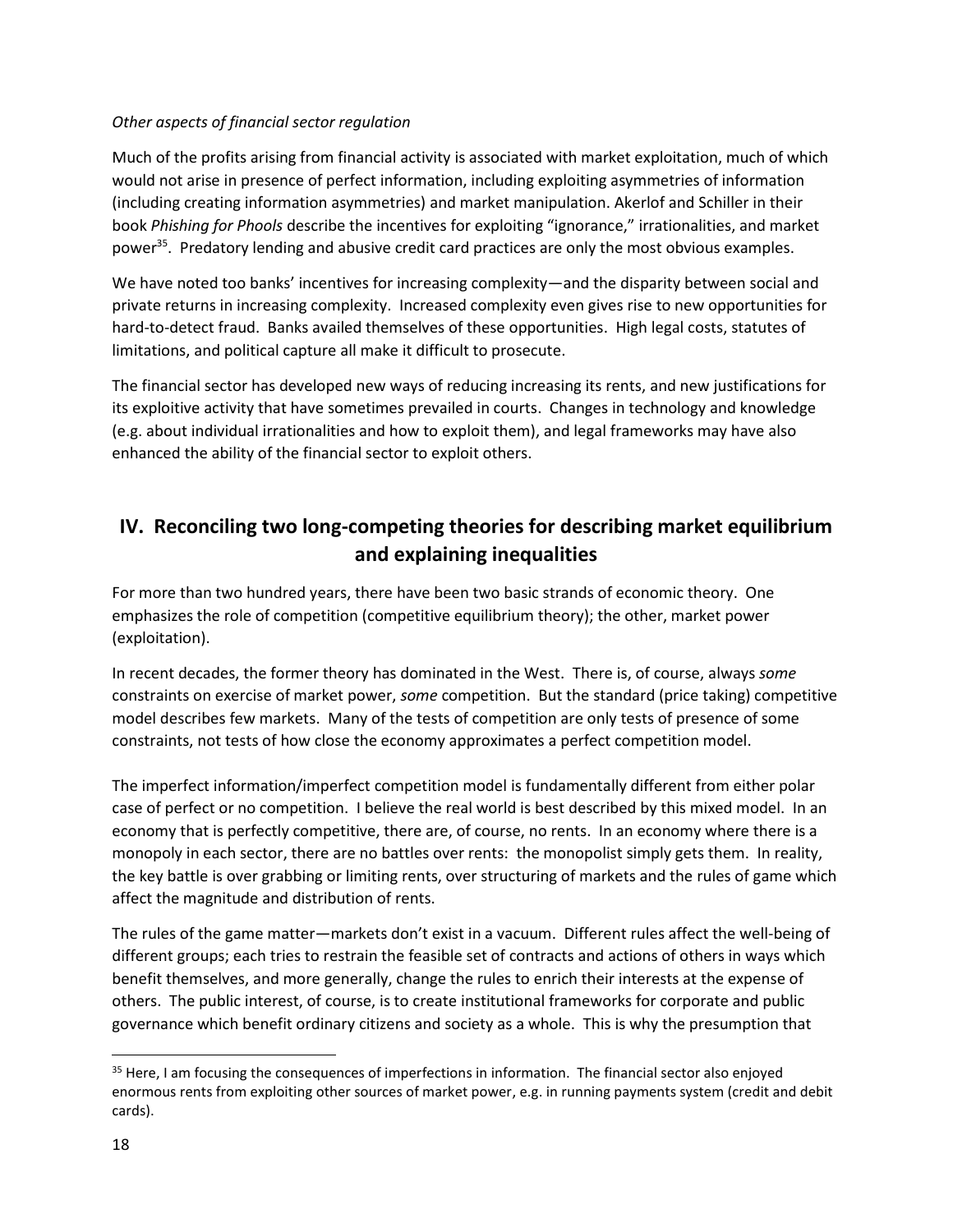markets are basically competitive is a poor starting point for policy analysis, for it shunts aside all of the issues associated with the grabbing of rents. Governance is crucial—who makes the decisions, and the rules under which the decisions are made. In the AD model, there is no real governance issue—each firm simply maximizes its market value and all shareholders agree that that is what it should do. With imperfect information and imperfect risk markets, it matters whose judgments are decisive, how different judgments are "aggregated." Different individuals will have different views about what the firm should do (Grossman and Stiglitz (1977)).

We have long recognized that governance matters in the public sector and that there is no simple way of aggregating preferences. That was the essential insight of Arrow (1951). An example: Monetary policy made by those representing workers, focusing on unemployment, will be markedly different from that made those representing bond holders, focusing on inflation. Information economics has made in clear that this is true in the private sector as well as in the public.

Indeed, the *rules of the game* matter in every aspect of the economy—corporate governance, financial sector, monetary policy, bankruptcy, anti-trust, labor. Workers will do better with rules that facilitate the formation of unions, encourage union membership and strengthen their collective bargaining rights, recognizing the "public good" they provide (all workers benefit when wages are increased). All consumers benefit with a strong anti-trust policy that recognizes that when there is market power, prices increase, and an increase in prices lowers standards of living of ordinary citizens just as a decrease in wages would. Even bankruptcy law can have important effects: laws giving derivatives first priority in bankruptcy, even over workers, encourage derivatives, and impose greater risks on workers. Laws saying that student loans cannot be discharged, even in bankruptcy, encourage predatory student lending, lead to the immiseration of those at the bottom, discourage investments in education, and, overall, increase inequality.

# **V. Broader theoretical impacts of information economics**

The information revolution played a critical role in some broader changes in economics, beyond those just described, including giving rise to new sub-fields like contract theory. As we noted in the introduction, it provided for the first time intellectual foundations for fields like accounting. Within finance, it created tensions between two branches, one focusing on the benefits of risk diversification, the other on the collection, processing, and dissemination of information. As we have noted, these are often in tension: securitization and structured financial products allegedly led to better risk diversification and matching of risk profiles with individuals' preferences and situations, but it also reduced the incentives for the collection and processing of information. The crisis demonstrated that the latter effect dominated the former.

But among the greatest legacies of information economics is its contribution to the growth of behavioral economics. While models with imperfect and asymmetric information were able to explain many previously unexplained phenomena, models with rational behavior with imperfect information still could not explain some of what was going on, e.g. in financial markets. This provided the impetus for the development of behavioral economics.

The original work, e.g. of Kahneman and Tversky (1974, 1979, 1981) incorporated insights from psychology. Individual decision making, especially when decisions were made quickly, involved a myriad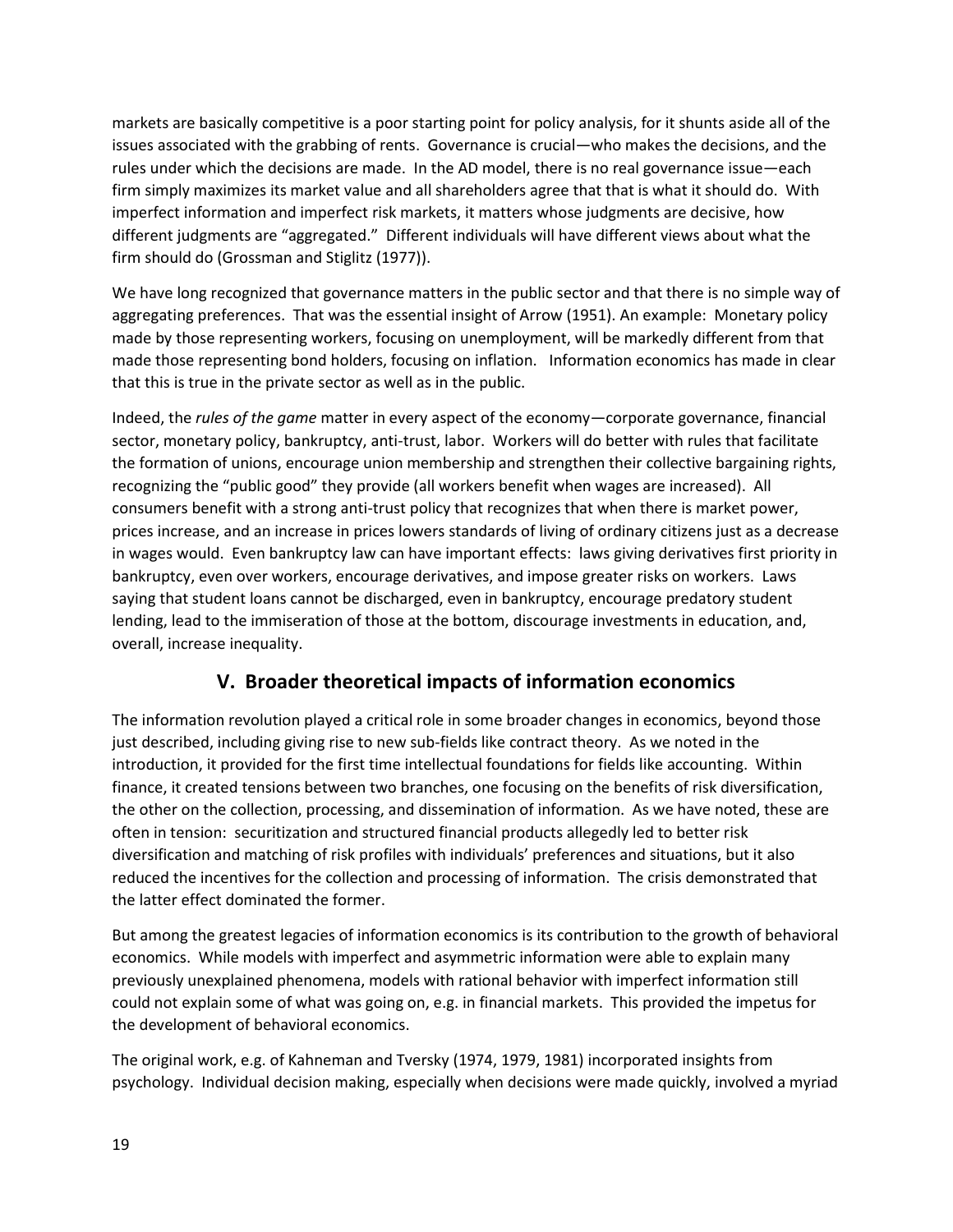of biases, such as confirmatory bias, where individuals weight evidence that is consistent with their priors more heavily (Kahneman (2011)).

More recent work, focusing on endogenous preferences and beliefs, and emphasizing the role of "mental models," the lens through which we see the world, has incorporated insights from sociology and social psychology. Both have helped provide insights into societal rigidities and social change (Hoff and Stiglitz, 2010, 2016), and provided new instruments for policy, especially in the context of development, as illustrated by the 2015 World Development Report, *Mind, Society, and Behavior*.

# **VI. A Look Forward**

At one time, there was a hope that advances in technology, including the internet, would increase competition, by lowering search costs. This is true in some areas, where there is a homogeneous or well-specified commodities and manufactured goods. But new technology has also increased the ability to exploit—increasing asymmetries of information and market power of those who have differential access to information.

More broadly, some of the changes in our economy—in technology, in demand structure, and in our regulatory framework—have exacerbated the disparity between private and social returns to information (knowledge) and enhanced rent seeking and capacity for rent extraction. These changes in underlying fundamentals will require changes in policy to prevent increasing market power and inequality. There is a risk that the move to the "information economy" may give market power to those who dominate in grabbing information (such as Google and Facebook), distorting both the markets for goods and services (increasing the ability to price discriminate)<sup>36</sup> and innovation, encouraging innovation in areas where there is high potential for grabbing rents based on information, thereby moving scarce research resources away from areas where social benefits would be higher. The extent to which this occurs will be determined by rules of the game, for instance about privacy, transparency, ownership rights of information (data) transmitted over a platform, and constraints on the ability of individuals to give up their rights. This is an area rife with externalities and other market imperfections, so government cannot shy away from taking a role; it cannot just "leave it to the market." Moreover, partly because of the network externalities, it is hard to displace incumbents or change structures: decisions today will have long lasting effects, with the market characterized by having one or at most a few dominant firms whose dominance persists for long periods of time.

# *New technology*

The new technologies of the last two decades have played a particularly important role in forcing these issues upon us. They are responsible for the creation of the information economy. Network effects and increasing role of knowledge may naturally lead to more scale economies. When there are strong network effects, there is a natural monopoly. The classical literature on natural monopolies said that they either had to be closely regulated or nationalized. Until recently, these new natural monopolies have managed to fend off even the recognition of their market power, and therefore of any serious attempt at regulation. As Europe as taken a closer look at their practices and found them anticompetitive, the US has complained about the EU taking an anti-American position. This is wrong. European anti-trust authorities are doing what they should, trying to ensure that there is no abuse of

<sup>&</sup>lt;sup>36</sup> Recall our earlier discussion that imperfections in information have fundamental effects on production.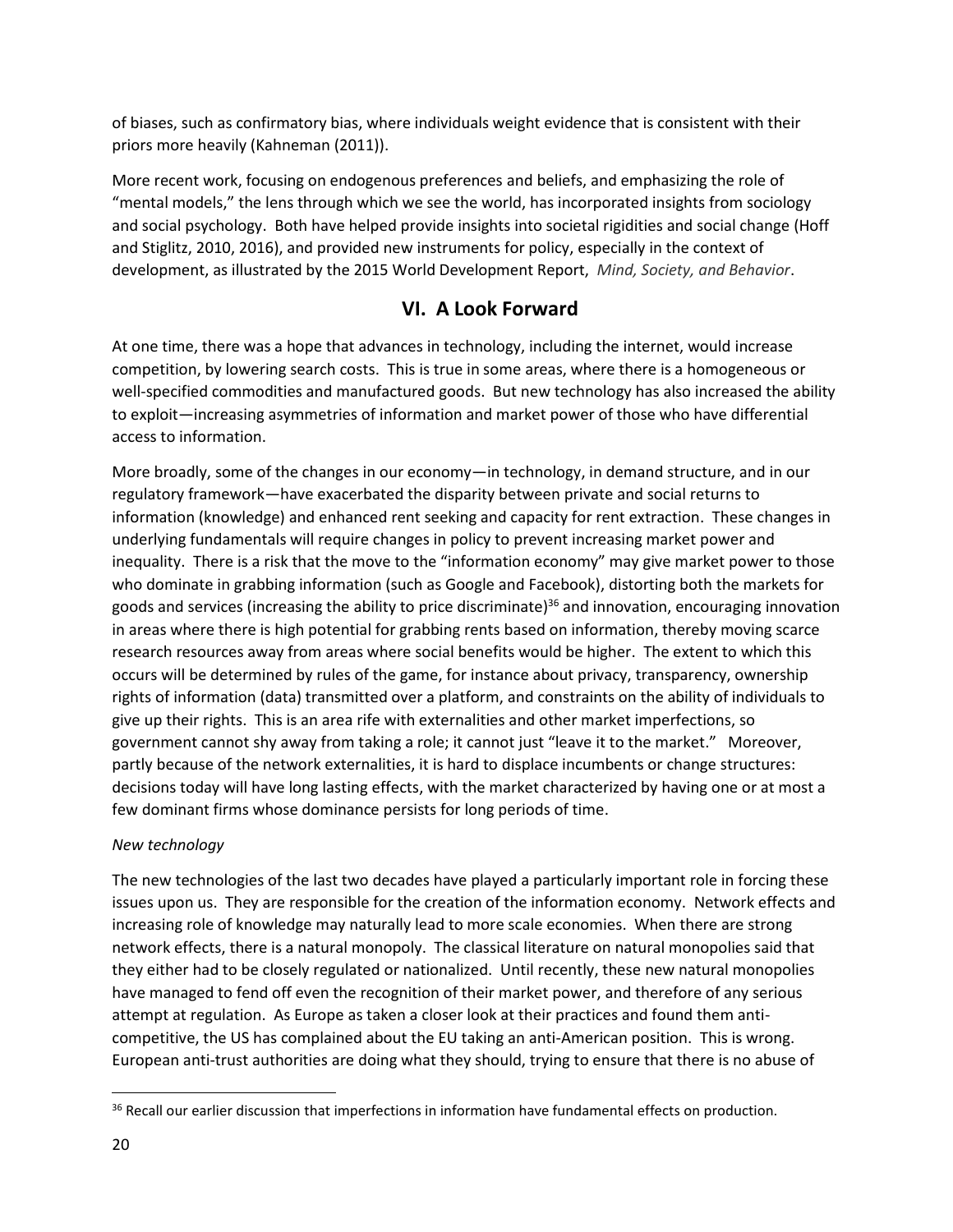market power. It is partially because of the political influence of these American near-monopolies that the US has not taken actions.

The abuse of their market power is especially likely and troublesome. I noted earlier that the real distortion associated with monopoly arose from the attempt to differentiate among customers, to extract more of each individual's consumer surplus for itself. Understanding of behavioral economics and the theory of discrimination (based on the economics of asymmetric information) plus access to enormous amounts of new data enhances their ability to exploit their market power. Even more troublesome is that their access to and ability to exploit data on individuals raises deep questions about rights to privacy and the nature of our society.

Schumpeter argued that we should not be much worried about monopolies. One monopoly will be succeeded by another, and competition to be that monopolist incentivizes innovation. Those ideas have now been discredited.<sup>37</sup> But the special features of these new technologies, with their access to large amounts of data that cannot be replicated, may have enhanced the ability of incumbents to persist, in spite of some instances of disruptive technology.

# *Changing structure of the economy*

There are other changes in the economy which may have changed the role of information—in ways again to make the economy less competitive. It is widely noted that we are moving from a manufacturing economy to a service economy. Manufactured goods are produced and sold globally. Thus, it is relatively easy to obtain and transmit information about these products.

By contrast, many of the services which will constitute an increasing fraction of GDP are produced and provided locally. Consumer care about the quality of the services provided, and therefore information about quality is key and reputation effects are critical. But all of this gives rise to local market power.

# *Interplay between increased market power and politics*

Increased economic inequality arising from the natural market forces we have just described leads to increased political inequality—which in turn leads to restructuring the rules of the game (e.g. rules governing privacy and transparency) to enhance market power and increase inequality. But as the rules of the game are shaped to enhance incomes of those with market power, not only is inequality increased but economic performance is likely weakened.

# **VII. Concluding Comments**

Information economics has had a transformative effect on economics and economic policy, directly giving rise to new sub-branches of economics, such as contract theory, which has developed an enormous literature of its own.

l

<sup>37</sup> Dasgupta and Stiglitz (1980) showed that incumbents have the power and incentive to persist, and Fudenberg *et al* (1983) showed that they could persist with a low level of expenditures on research, and thus a low level of innovation. For a more general and updated discussion, see Stiglitz and Greenwald (2014, and especially chapters 5 and 6 of the 2015 revision).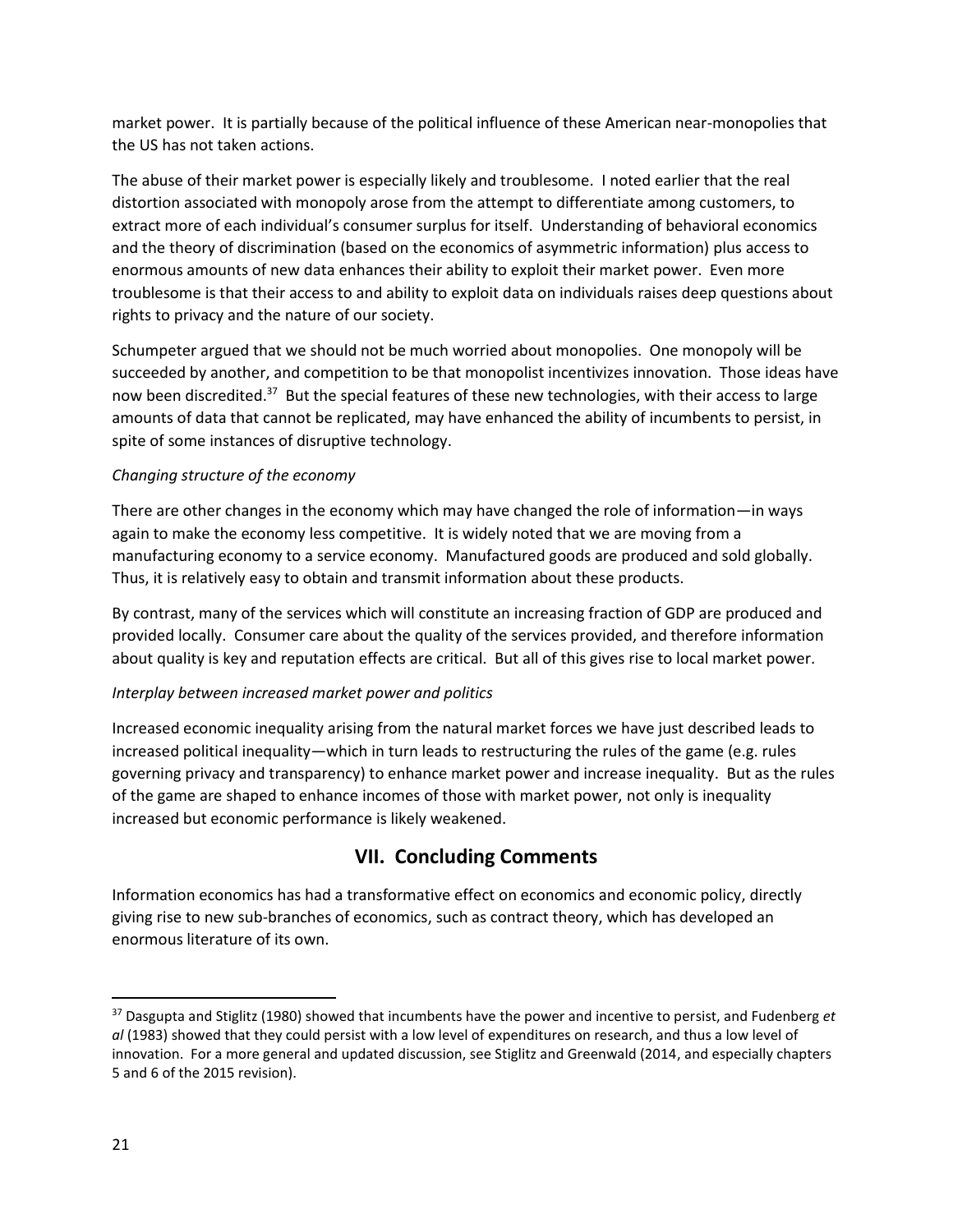It has provided explanations of phenomena that previously had been unexplained. A century ago there was a conflict between institutional economics and "theoretical" economics, derived from the work of Smith, Ricardo, Walras, and Cournot. Information economics has, in a sense, united these two schools, by highlighting the importance of institutions, at the same time that it has demonstrated the limits of markets. In many cases, it has been able to explain not only the existence of certain institutions, but even their structure.

We noted too that there are some phenomena which could not be explained within a framework of rational individuals making decisions with imperfect information. These "failures" were important in encouraging the development of behavioral economics.

Information economics, together with other work derived from advances in game theory, have strongly suggested that the economy best be viewed through models which highlight market imperfections, including imperfect and asymmetric information and the other market failures to which they give rise incomplete risk markets, market power and the possibilities for enhanced rent seeking and exploitation- -rather than through the lens of the competitive equilibrium model.

Most importantly, information economics has questioned—and in many cases reversed—longstanding presumptions of economic policy. The presumption is that market economies are *not* efficient. With pervasive market power, there are interventions can simultaneously increase efficiency and equity.

These ideas are particularly important for an institution like the World Bank, attempting to promote development in some of the poorest countries of the world. In these countries, markets are often weak or non-existent, and the institutions that promote the gathering, production, and dissemination of information are particularly weak. For a long time, the Bank predicated its advice on an economic model which ignored the role of imperfect information. Fortunately, for the past two decades, the Bank has been at the forefront in raising questions about that model and enhancing our understanding of the implications of alternative frameworks—like those discussed here—for development policy.<sup>38</sup>

<sup>38</sup> See, for example, the 1998 World Development Report, *Knowledge for Development,* and the 2015 World Development Report already cited.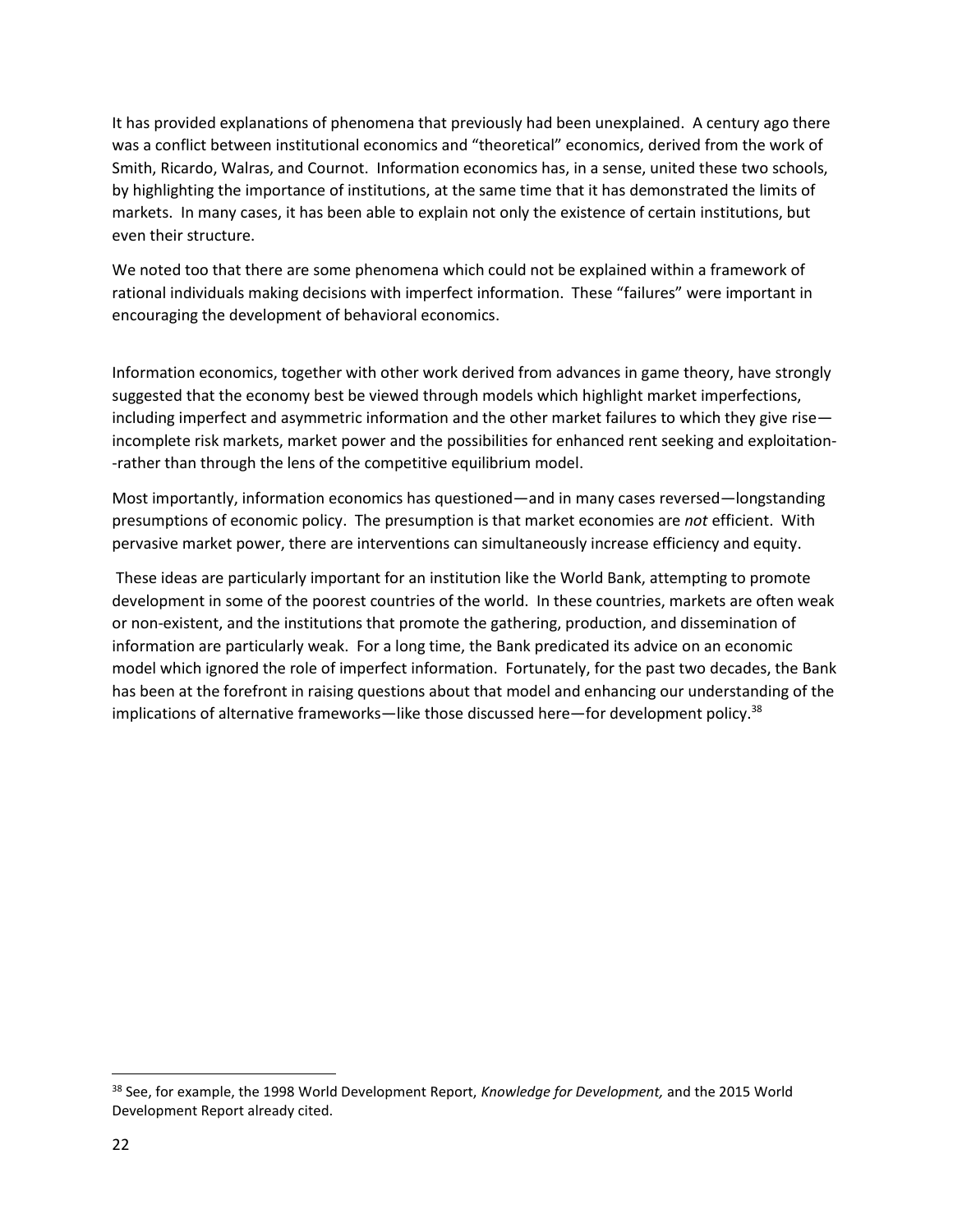# **References**

Akerlof, George. "The Market for 'Lemons': Quality Uncertainty and the Market Mechanism," *The Quarterly Journal of Economics*, 84(3), p. 488-500. 1970.

Akerlof, George A. and Robert J. Shiller*. Phishing for Phools: The Economics of Manipulation and Deception*. Princeton University Press: Princeton, NJ. 2015.

Allen, Franklin and Douglas Gale. "Financial Contagion*," Journal of Political Economy,* 108(1), p. 1-33. February 2000.

Arnott, Richard and Joseph. E. Stiglitz. "Moral Hazard and Optimal Commodity Taxation," *Journal of Public Economics*, 29(1), p. 1-24. 1986.

Arnott, Richard and Joseph E. Stiglitz. "The Basic Analytics of Moral Hazard," *Scandinavian Journal of Economics*, 90(3), p. 383-413. 1988. Reprinted in *Selected Works of Joseph E. Stiglitz, Volume I: Information and Economic Analysis*, p. 417-443. Oxford University Press: Oxford. 2009.

Arnott, Richard and Joseph E. Stiglitz. "Moral Hazard and Non-Market Institutions: Dysfunctional Crowding Out or Peer Monitoring*," American Economic Review*, 81(1), pp. 179-190. March 1991. Reprinted in *Selected Works of Joseph E. Stiglitz, Volume I: Information and Economic Analysis*, p. 589- 603. Oxford University Press: Oxford. 2009.

Arnott, Richard, B. Greenwald, and J. E. Stiglitz. "Information and Economic Efficiency*," Information Economics and Policy*, 6(1), p. 77-88. March 1994.

Arrow, Kenneth J. *Social Choice and Individual Values*, Yale University Press: New York. 1951.

Baker, Dean, Arjun Jayadev, and J. E. Stiglitz, 2017 "Innovation, Intellectual Property, and Development: A Better Set of Approaches for the 21st Century," AccessIBSA: Innovation & Access to Medicines in India, Brazil & South Africa, a project supported by the Shuttleworth Foundation available at http://cepr.net/images/stories/reports/baker-jayadev-stiglitz-innovation-ip-development-2017-07.pdf.

Battiston, Stefano, Guido Caldarelli, Co-Pierre Georg, Robert May, and J. E. Stiglitz. "Complex Derivatives," *Nature Physics*, 9(1), p. 123-125. March 2013.

Battiston, Stefano, Guido Caldarelli, Robert M. May, Tarik Roukny, and J. E. Stiglitz. "The Price of Complexity in Financial Networks," in *PNAS (Proceedings of the National Academy of Sciences of the United States of America)*, 113(36), p. 10031-36. September 6, 2016a.

Battiston, Stefano, J Doyne Farmer, Andreas Flache, Diego Garlaschelli, Andrew G Haldane, Hans Heesterbeek, Cars Hommes, Carlo Jaeger, Robert May, Marten Scheffer, *Science*, 2016b, pp. 818-819

Bernanke, B. and Gertler M., 1990, "Financial fragility and economic performance," *Quarterly Journal of Economics*, 105 (1): 87-114

Brito, Dagobert L., Jonathan H. Hamilton, Steven M. Slutsky, and Joseph E. Stiglitz. "Pareto Efficient Tax Structures." *Oxford Economic Papers*, 42, p. 61–77. 1990.

Brooks, Skylar, Martin Guzman, Domenico Lombardi, and J. E. Stiglitz. "Identifying and Resolving Inter-Creditor and Debtor-Creditor Equity Issues in Sovereign Debt Restructuring," for the Centre for International Governance Innovation, Policy Brief No. 53, January 2015, available online at https://www.cigionline.org/sites/default/files/pb\_no53.pdf.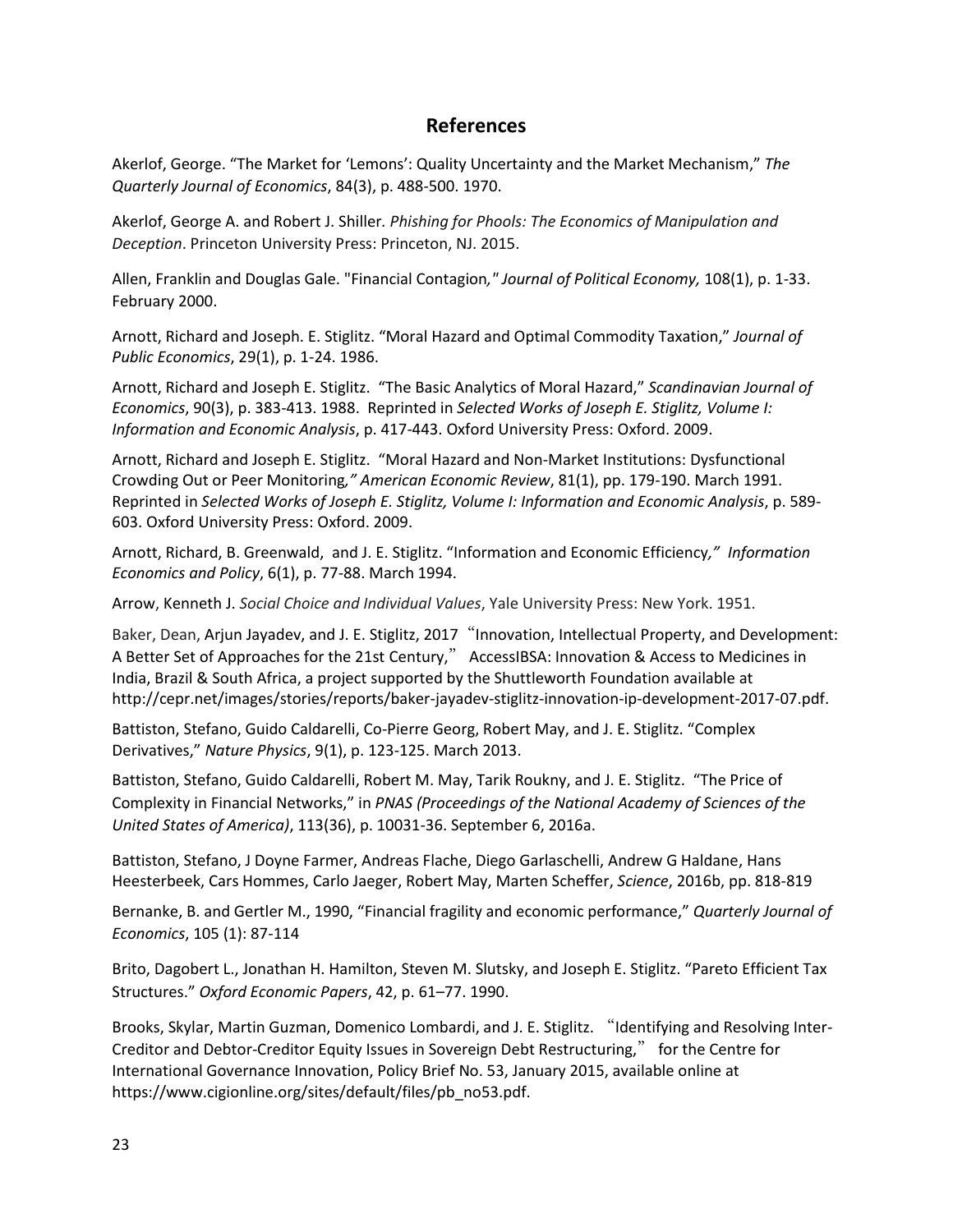Dasgupta, Partha and Joseph E. Stiglitz. "On Optimal Taxation and Public Production." *Review of Economic Studies*, 39(1), p. 87-103. 1972.

Dasgupta, Partha and Joseph E. Stiglitz. "Uncertainty, Industrial Structure, and the Speed of R&D," *Bell Journal of Economics*, 11(1), p. 1-28. 1980.

Diamond, P. A. "The Role of a Stock Market in a General Equilibrium Model with Technological Uncertainty," *American Economic Review*, 57(4), p. 759-776. 1967.

Diamond, P. A. "A model of price adjustment," *Journal of Economic Theory*, 3(2), p/ 156-158. 1971.

Edlin, Aaron and Joseph E. Stiglitz. "Discouraging Rivals: Managerial Rent-Seeking and Economic Inefficiencies," *American Economic Review*, 85(5), p. 1301-1312. 1995.

Fama, Eugene F. "Efficient Capital Markets: A Review of Theory and Empirical Work," *Journal of Finance*, 25(2), p. 383–417. 1970.

Fama, Eugene. "Efficient Capital Markets: II," *Journal of Finance*, 46(5), p. 1575-1617. 1991.

The Financial Crisis Inquiry Report: Final Report of the National Commission on the Causes of the Financial and Economic Crisis in the United States. Washington, DC: Financial Crisis Inquiry Commission, 2011. Print.

Fisher, I, The debt-deflation theory of great depressions, *Econometrica* 1 (1933), pp. 337–357

Fudenberg D., J. Tirole, R. Gilbert, and J. E. Stiglitz. "Preemption, Leapfrogging, and Competition in Patent Races," *European Economic Review*, 22(1), p. 3-31. 1983.

Geanakoplos, J and Polemarchakis, 1986. Existence, Regularity, and Constrained Suboptimality of Competitive Allocations When the Asset Market Is Incomplete," in W.P. Heller, R.M. Starr, D.A. Starrett (eds.). *Uncertainty, Information and Communication: Essays in Honor of Kenneth J. Arrow*, volume 3, pp. 65-96.

Greenwald, Bruce, Joseph E. Stiglitz, and A. Weiss, "Informational Imperfections in the Capital Markets and Macroeconomic Fluctuations,", *American Economic Review*, 74(2), May 1984, pp. 194-199

Grossman, Sanford J. and Joseph E. Stiglitz. "Information and Competitive Price Systems," *American Economic Review*, 66(2), p. 246-253. 1976.

Grossman, Sanford J. and Joseph E. Stiglitz. "On Value Maximization and Alternative Objectives of the Firm," *Journal of Finance*, 32(1), p. 389–402. 1977.

Grossman, Sanford J. and Joseph E. Stiglitz. "On the Impossibility of Informationally Efficient Markets," *American Economic Review*, 70(3), p. 393–408. 1980.

Grossman, Sanford J. and Robert J. Shiller. "The Determinants of the Variability of Stock Market Prices," American Economic Review, 71(2), p. 222-227. May 1981.Guzman, Martin and Joseph E. Stiglitz. "A Theory of Pseudo-Wealth," in *Contemporary Issues in Macroeconomics*, Joseph E. Stiglitz and Martin Guzman (eds.), IEA Conference Volume, No. 155-II, Palgrave Macmillan: Houndmills, UK and New York. 2016a. Originally presented at a special session of the International Economic Association World Congress, Dead Sea, Jordan, June 2014.

Guzman, Martin and Joseph E. Stiglitz. "Creating a Framework for Sovereign Debt Restructuring that Works[,"](http://www8.gsb.columbia.edu/faculty/jstiglitz/sites/jstiglitz/files/CreatingaFrameworkforSovereignDebtRestructuring.pdf) in *Too Little, Too Late: The Quest to Resolve Sovereign Debt Crisis*, M. Guzman, J.A. Ocampo and Joseph E. Stiglitz (eds.), Columbia University Press: New York. 2016b. Originally presented at the United Nations General Assembly Ad Hoc Committee on Sovereign Debt Restructuring Processes, July 2015.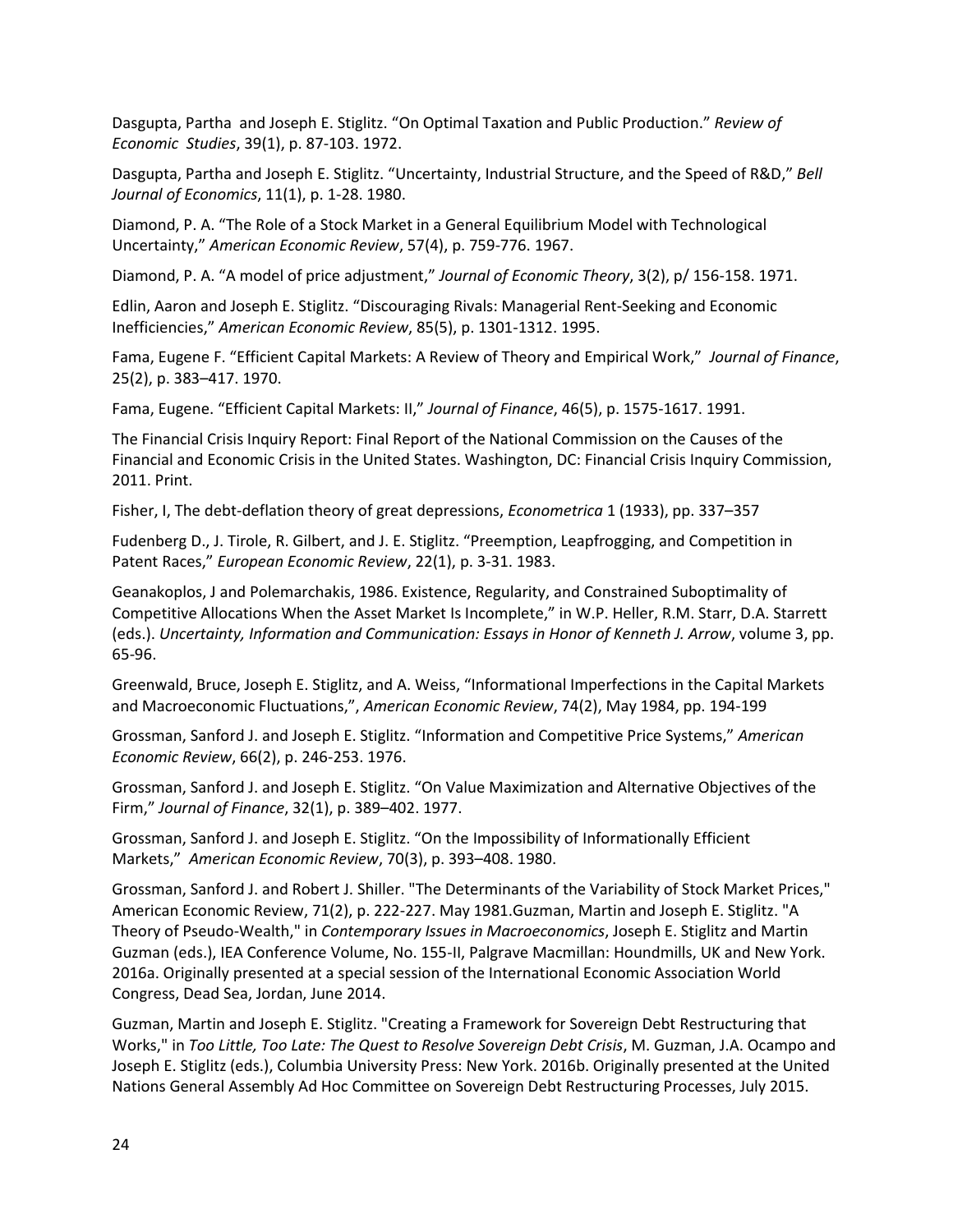Guzman, Martin and Joseph E. Stiglitz. "Income Contingent Loans: Some General Theoretical Considerations, with Applications," in *Contemporary Issues in Microeconomics*, Joseph E. Stiglitz and Martin Guzman (eds.), IEA Conference Volume, No. 155-III, Palgrave Macmillan: Houndmills, UK and New York. 2016c.

Guzman, Martin and Joseph E. Stiglitz. "Pseudo-wealth and Consumption Fluctuations," NBER Working Paper No. 22838. 2016d.

Guzman, Martin and Joseph E. Stiglitz "A Soft Law Mechanism for Sovereign Debt Restructuring Based on the UN Principles,"2016e, FES International Policy Analysis paper with Initiative for Policy Dialogue, October, and presented in seminar "Sovereign Debt Vulnerabilities and the Opportunity for a New Debt Workout Mechanism Building on the UNGA process" at the United Nations in October.

Haldane, Andrew G. and [Robert M. May,](http://www.nature.com/nature/journal/v469/n7330/full/nature09659.html?foxtrotcallback=true#auth-2) Systemic risk in banking ecosystems, *Nature*, 469, pp.351–355, 20 January 2011

Henry, Claude and J. E. Stiglitz, 2010 "Intellecutal Property, Dissemination of Innovation, and Sustainable Development," *Global Policy* 1(1), October, pp. 237-251.

Hirshleifer, Jack. "The Private and Social Value of Information and the Reward to Inventive Activity," *American Economic Review*, 61(4), p. 561-74. 1971.

Hoff, Karla and Joseph E. Stiglitz. "Equilibrium Fictions: A Cognitive Approach to Societal Rigidity," *American Economic Review*, 100(2), p. 141-46. 2010.

Hoff, Karla and Joseph E. Stiglitz. 2016 Striving for Balance in Economics: Towards a Theory of the Social Determination of Behavior," *Journal of Economic Behavior and Organization*, Issue 126 (June), pp. 25– 57

Jeanne, Olivier and Anton Korinek. "Managing Credit Booms and Busts: A Pigouvian Taxation Approach" NBER Working Papers 16377, National Bureau of Economic Research, Inc. 2010.

Kahneman, D. and A. Tversky. "Prospect theory: An analysis of decisions under risk," *Econometrica*, 47(2), p. 263–291. 1979.

Kahneman, Daniel. *Thinking, Fast and Slow*. Farrar, Straus and Giroux: New York. 2013.

Lipsey, R. G., and Kelvin Lancaster. "The General Theory of Second Best," *The Review of Economic Studies*, 24(1), p. 11-32. 1956.

May, R. "Stability and Complexity in Financial Ecosystems," presentation to BES/LSE ECO\*\*-2 SYMPOSIUM 8-10 September, 2014

Meade, James E. *Trade and Welfare*. Oxford University Press: London. 1955.

Milgrom, Paul and Nancy Stokey. "Information, trade and common knowledge," *Journal of Economic Theory*, 26(1), p. 17-27. 1982.

Mirrlees, J. A. "An Exploration in the Theory of Optimum Income Taxation," *The Review of Economic Studies*, 38(2), p. 175-208. 1971.

Nalebuff, Barry and Joseph E. Stiglitz. "[Information, Competition, and Markets,](http://econpapers.repec.org/RePEc:aea:aecrev:v:73:y:1983:i:2:p:278-83)" *American Economic Review*, 73(2), p. 278-83. 1983a.

Nalebuff, Barry and Joseph E. Stiglitz. "Prices and Incentives: Towards a General Theory of Compensation and Competition," *Bell Journal of Economics*, 14(1), p. 21-43. 1983b.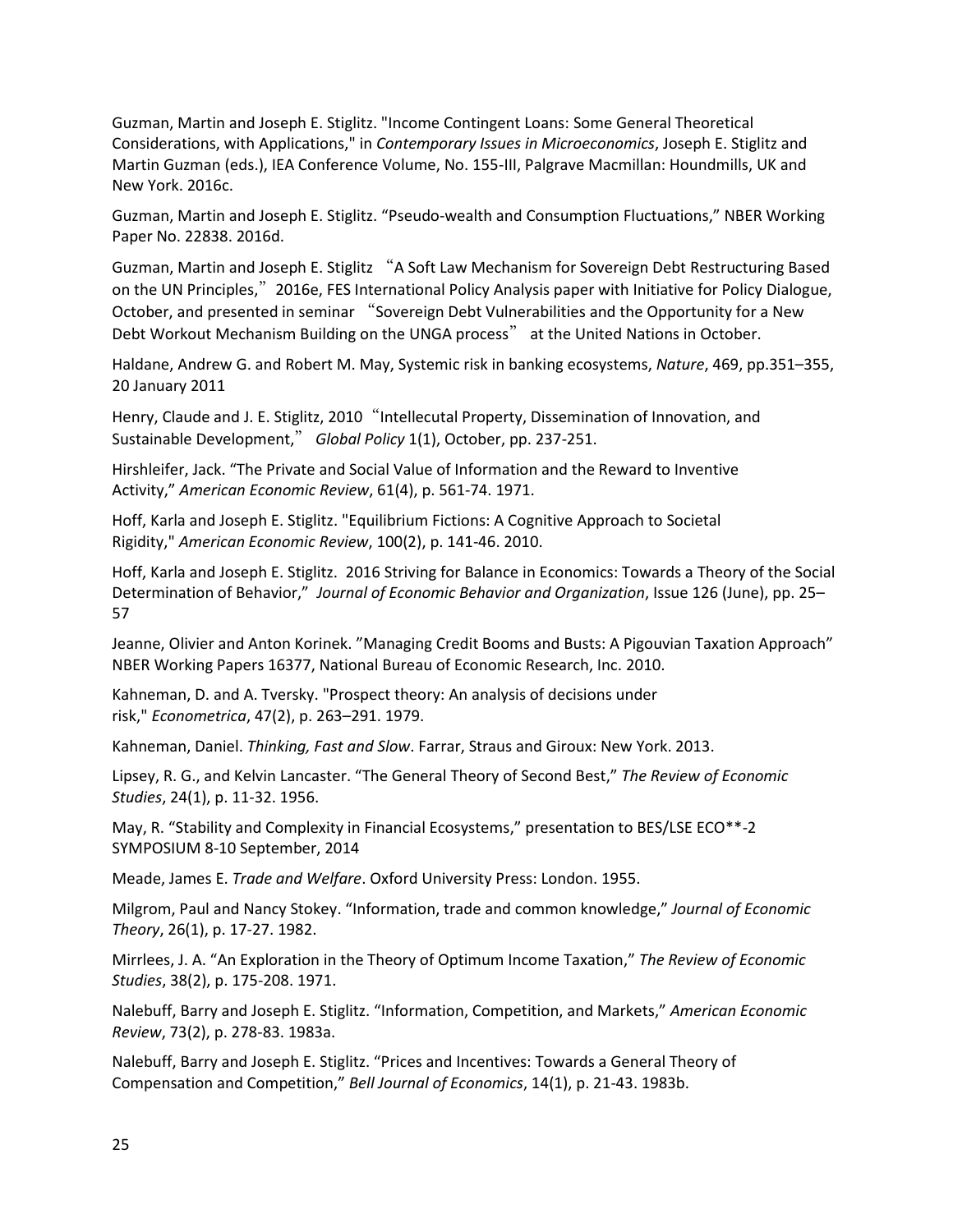Newbery, David M. and Joseph E. Stiglitz. "Pareto Inferior Trade," *The Review of Economic Studies*, 51(1), p. 1-12. 1984.

Radner, Roy and Joseph E. Stiglitz. "A nonconcavity in the value of information," in Bayesian Models of Economic Theory, M. Boyer and R. Kihlstrom (eds.), p. 33-52. Elsevier: Amsterdam. 1984.

Ross, Stephen A. "The Economic Theory of Agency: The Principal's Problem," *American Economic Review*, 63(2), p. 134-139. 1973.

Rothschild, M. and Joseph E. Stiglitz, "Equilibrium in Competitive Insurance Markets: An Essay on the Economics of Imperfect Information," *Quarterly Journal of Economics*, 90(4), p. 629-649. November 1976.

Roukny, Tarik, Stefano Battiston, and Joseph E. Stiglitz. "Interconnectedness as a source of uncertainty in systemic risk," *Journal of Financial Stability*. 2016.

Salop, Steven and Joseph E. Stiglitz. "Bargains and Ripoffs: A Model of Monopolistically Competitive Price Dispersion," *Review of Economic Studies*, 44(3), p. 493-510. 1977.

Shapiro, Carl and Joseph E. Stiglitz. "Equilibrium Unemployment as a Worker Discipline Device." *American Economic Review*, 74(3), p. 433-444. 1984.

Shiller, Robert J. "Market Volatility and Investor Behavior," *American Economic Review*, 80(2), p. 58-62. 1990.

Solow, R. and J. E. Stiglitz, "Output, Employment and Wages in the Short Run," *Quarterly Journal of Economics*, 82, November 1968, pp. 537-560.

Spence, Michael. "Job Market Signaling," *The Quarterly Journal of Economics*, 87(3), p. 355–374. 1973.

Stiglitz, Joseph E. "On the Optimality of the Stock Market Allocation of Investment," *Quarterly Journal of Economics*, 86(1), p. 25-60. February 1972.

Stiglitz, Joseph E. "Approaches to the Economics of Discrimination," *American Economic Review*, 62(2), p. 287-295. March 1973.

Stiglitz, Joseph E. "Incentives and Risk Sharing in Sharecropping," *Review of Economic Studies*, 41(2), p. 219-255. 1974a.

Stiglitz, Joseph E. "Theories of Discrimination and Economic Policy," in Patterns of Racial Discrimination, G. von Furstenberg, et al. (eds.), D.C. Heath and Company (Lexington Books): Lexington, MA, p. 5-26, 1974b.

Stiglitz, Joseph E. "The Theory of Screening, Education and the Distribution of Income," *American Economic Review*, 65(3), p. 283-300. June 1975.

Stiglitz, Joseph E. "Information and Capital Markets," in Financial Economics: Essays in Honor of Paul Cootner, William F. Sharpe and Cathryn Cootner (eds.), Prentice Hall: New Jersey, p. 118-158. 1982.. Reprinted in *The Selected Works of Joseph E. Stiglitz, Volume II: Information and Economic Analysis: Applications to Capital, Labor, and Product Markets*, Oxford University Press: Oxford, p. 55-84. 2013.

Stiglitz, Joseph E. "Equilibrium Wage Distributions," *Economic Journal*, 95(379), p. 595-618. Royal Economic Society. September 1985.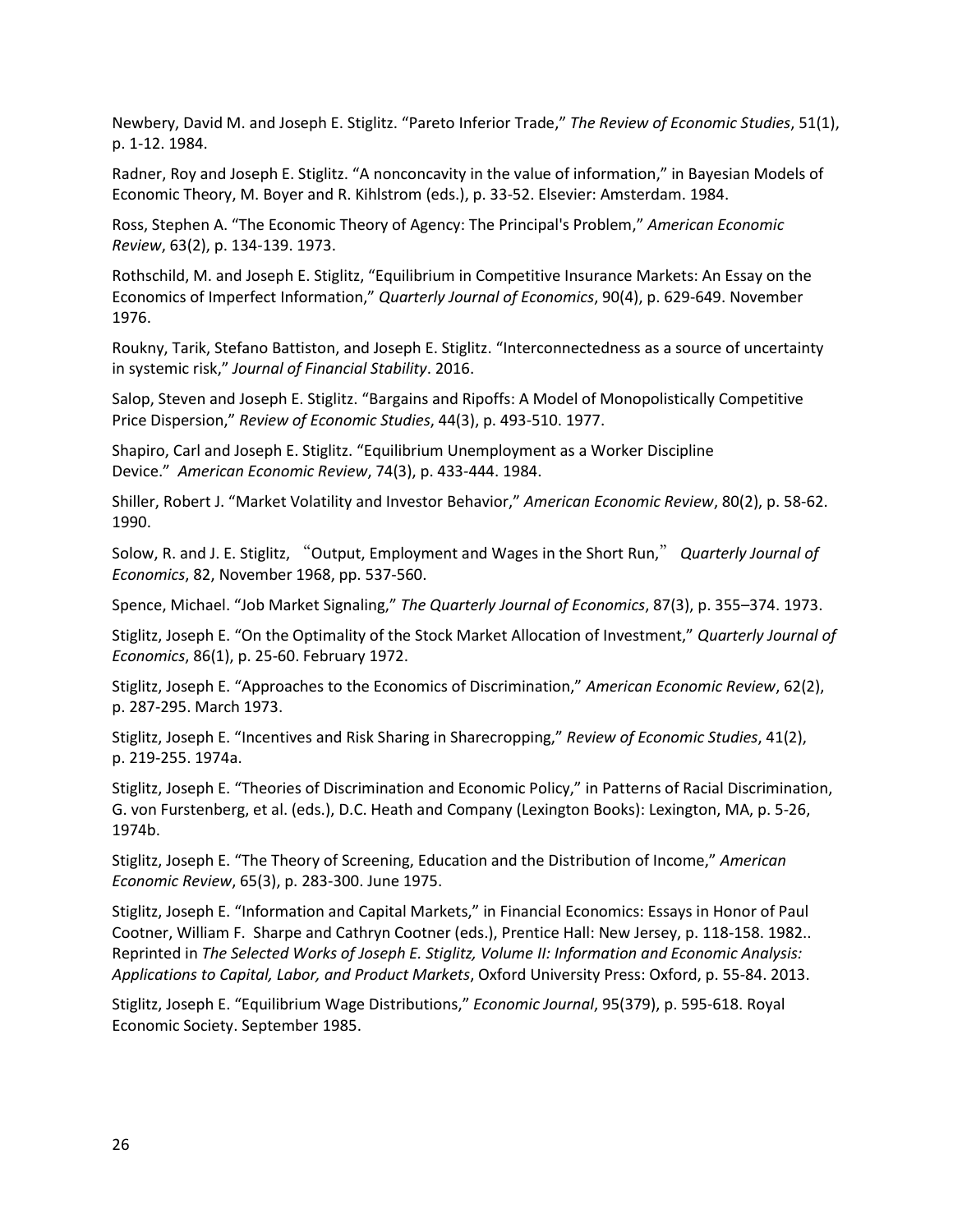Stiglitz, Joseph E. "Pareto Efficient and Optimal Taxation and the New Welfare Economics." in *Handbook on Public Economics*, A. Auerbach and M. Feldstein (eds.), p. 991-1042. Elsevier Science Publishers: North Holland. 1987a.

Stiglitz, Joseph E. "Technological Change, Sunk Costs and Competition," *Brookings Papers on Economic Activity*, 3(1). 1987b.

Stiglitz, Joseph E. "The Causes and Consequences of the Dependence of Quality on Prices," *Journal of Economic Literature*, 25, March 1987c, pp. 1-48

Stiglitz, Joseph E. *Whither Socialism?* Cambridge, MA: MIT Press, 1994. (Expanded from a paper presented at the Wicksell Lectures, May 1990.)

Stiglitz, Joseph E. "Knowledge as a Global Public Good," in *Global Public Goods: International Cooperation in the 21st Century*, Inge Kaul, Isabelle Grunberg, Marc A. Stern (eds.), United Nations Development Programme, New York: Oxford University Press, 1999, pp. 308-325. Also published in *International Intellectual Property in an Integrated World Economy*, F. Abbot, T. Cottier, and F. Gurry, eds., Aspen Publishers, 2007.

Stiglitz, Joseph E. "Information and the Change in the Paradigm in Economics," abbreviated version of Nobel Lecture, *American Economic Review*, 92(3), p. 460-501. June 2002.

Stiglitz, Joseph E. "The Economic Foundations of Intellectual Property," sixth annual Frey Lecture in Intellectual Property, Duke University, February 16, 2007, *Duke Law Journal*, Vol. 57, No. 6, April 2008, pp. 1693-1724

Stiglitz, Joseph E. "The Financial Crisis of 2007-2008 and its Macroeconomic Consequences," in *Time for a Visible Hand: Lessons from the 2008 World Financial Crisis*, S. Griffith-Jones, J.A. Ocampo, and Joseph E. Stiglitz (eds.), Initiative for Policy Dialogue Series, Oxford University Press: Oxford, p. 19-49. 2010a.

Stiglitz, Joseph E. "Responding to the Crisis," in *Time for a Visible Hand: Lessons from the 2008 World Financial Crisis*, S. Griffith-Jones, J.A. Ocampo, and Joseph E. Stiglitz (eds.), Initiative for Policy Dialogue Series, Oxford University Press: Oxford, p. 76-100. 2010b.

Stiglitz, Joseph E. "Risk and Global Economic Architecture: Why Full Financial Integration May Be Undesirable." *American Economic Review*, 100(2), p. 388-392. 2010c.

Stiglitz, Joseph E. *The Selected Works of Joseph E. Stiglitz, Volume II: Information and Economic Analysis: Applications to Capital, Labor, and Product Markets*, Oxford University Press: Oxford. 2013.

Stiglitz, Joseph E. "Intellectual Property Rights, the Pool of Knowledge, and Innovation," NBER Working paper 20014, March 2014, available at http://www.nber.org/papers/w20014.pdf?new\_window=1.

Stiglitz, Joseph E. "Tapping the Brakes: Are Less Active Markets Safer and Better for the Economy?" prepared for the Federal Reserve Bank of Atlanta. April 2014.

Stiglitz, Joseph E., *Towards a General Theory of Deep Downturns*, (presidential address to the International Economic Association, Jordan, 2014), IEA Conference Volume, 155-VI, Houndmills, UK and New York: Palgrave Macmillan, 2016

Stiglitz, Joseph E. with Nell Abernathy, Adam Hersh, Susan Holmberg and Mike Konczal *Rewriting the Rules of the American Economy: An Agenda for Growth and Shared Prosperity*. W.W. Norton: New York. 2015.